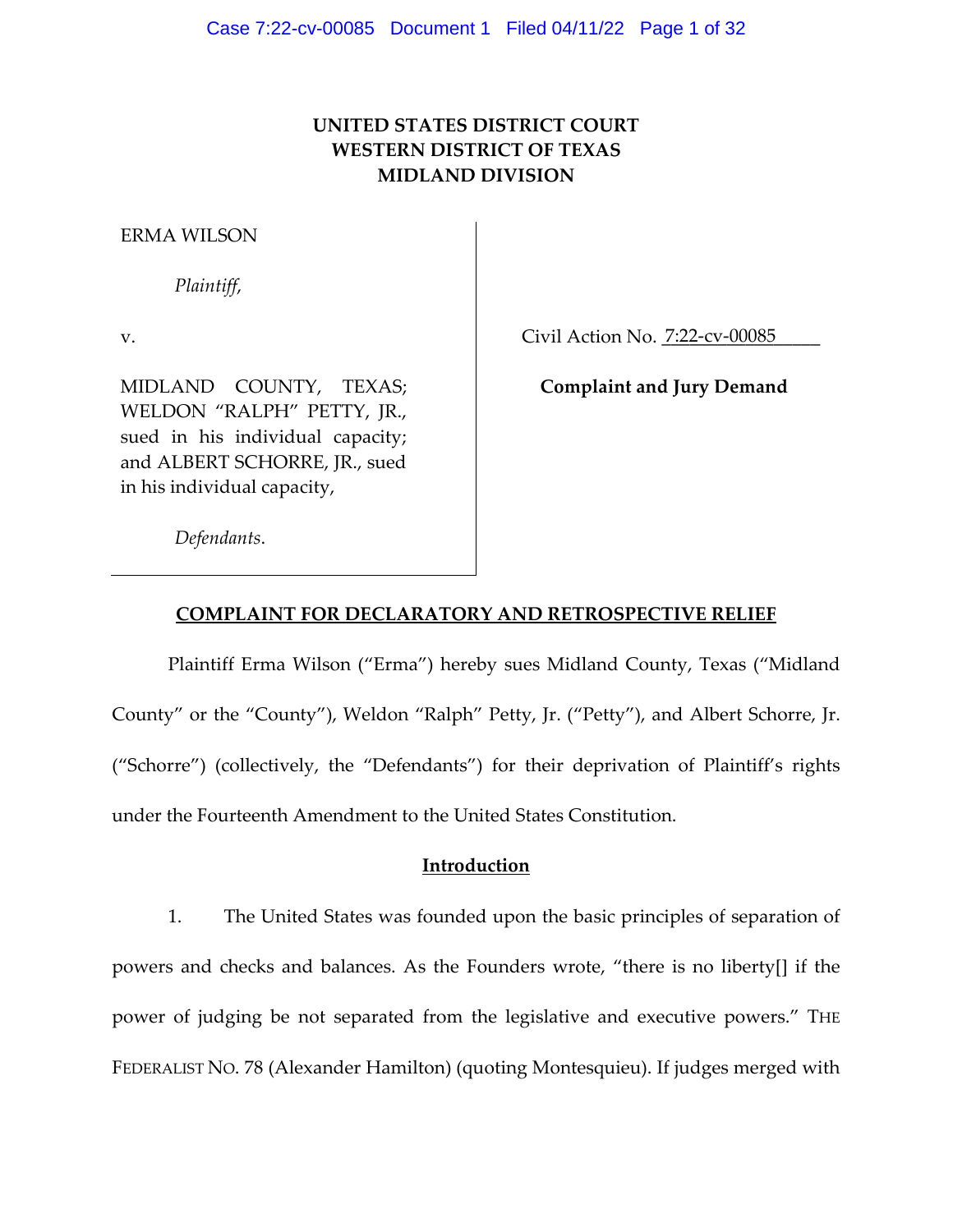#### Case 7:22-cv-00085 Document 1 Filed 04/11/22 Page 2 of 32

executive officers, the Founders feared, "the judge might behave with all the violence of an oppressor." THE FEDERALIST NO. 47 (James Madison) (quoting Montesquieu).

2. Despite the longstanding command that the branches must be separate meaning a person's judge cannot also be their prosecutor—Midland County, Texas and former District Attorney Schorre employed Ralph Petty as an Assistant District Attorney by day and a law clerk to Midland County's judges by night. For nearly 20 years, Petty served as several judges' right-hand advisor, engaging in *ex parte* communications and surreptitiously drafting opinions and orders in the prosecution's favor in more than 300 cases.

3. In 2021, the Texas Court of Criminal Appeals determined that Petty's conflict of interest amounted to a structural due process violation, completely undermining confidence in the fairness and accuracy of the criminal process.

4. For Plaintiff Erma Wilson, this due process violation resulted in a felony record and cost her a career in the profession she dreamed of since she was nine years old—nursing. This lawsuit is filed to vindicate Erma's rights and the Constitution's fundamental principles.

#### **Jurisdiction and Venue**

5. This is a civil rights suit brought under the Fourteenth Amendment to the United States Constitution and the Civil Rights Act of 1871, Rev. Stat. § 1979, as amended, 42 U.S.C. § 1983.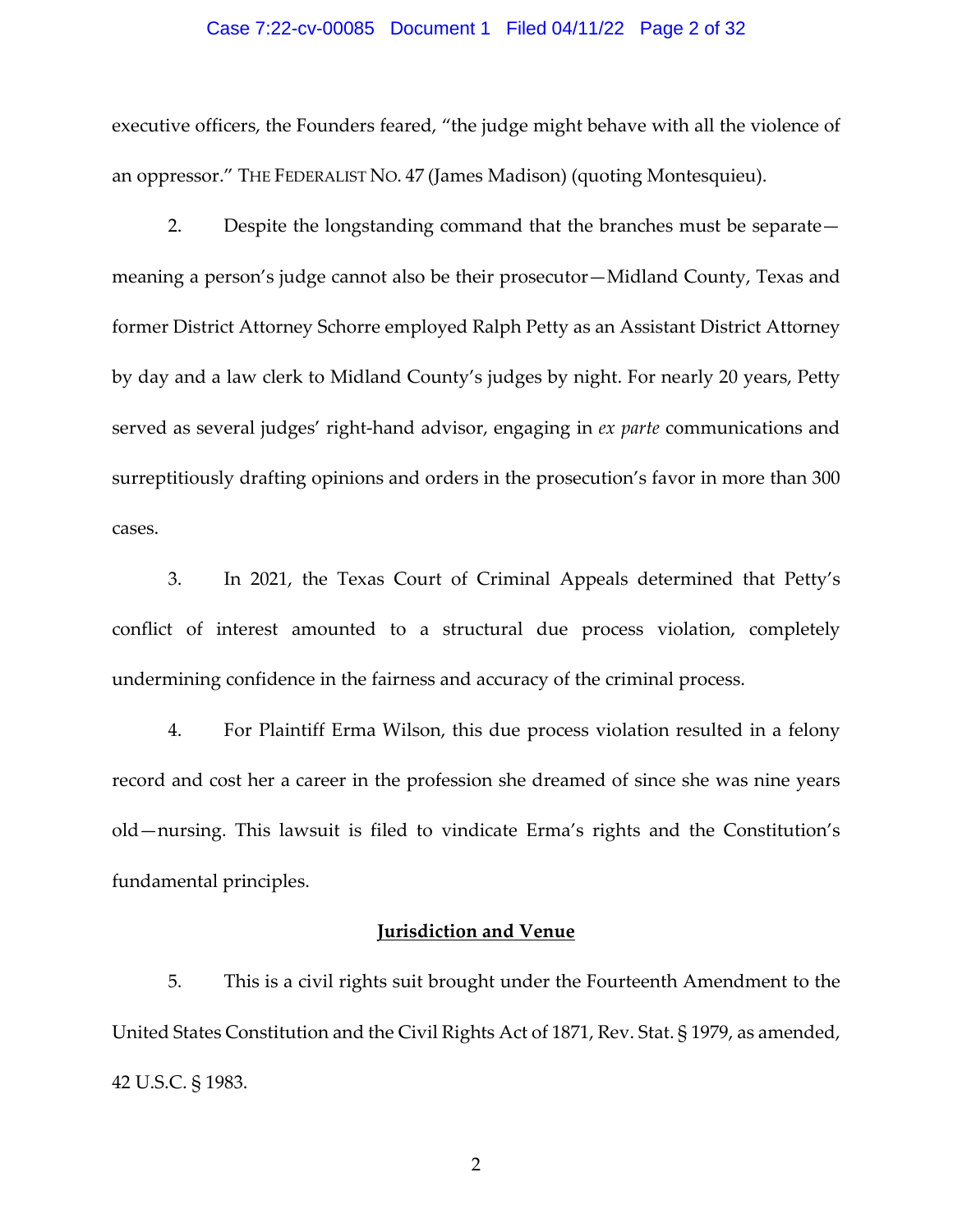## Case 7:22-cv-00085 Document 1 Filed 04/11/22 Page 3 of 32

6. The Plaintiff seeks declaratory relief and compensatory and punitive money damages. This Court has jurisdiction under 28 U.S.C. §§ 1331, 1343, 2201, and 2202.

7. Venue is proper in this Court under 28 U.S.C. § 1391.

## **The Parties**

8. Plaintiff Erma Wilson is a citizen of the United States, a former resident of Midland County, Texas, and a current resident of Travis County, Texas. Her constitutional right to due process was violated when a Midland County prosecutor, Petty, worked as a law clerk to Judge John G. Hyde on her criminal case.

9. Defendant Midland County is a Texas County Government. Midland County's policymakers knew about and expressly endorsed Petty's dual role as a prosecutor and a law clerk to the same judges he practiced before for nearly two decades, creating an official policy or custom.

10. Defendant Petty is a former Assistant District Attorney ("ADA") for Midland County, Texas. He served as an ADA from 2001 to 2019. During that period, Petty was also a law clerk to various State District Court Judges for Midland County ("District Judges"), including Judge Hyde, who adjudicated Erma's case.

11. Defendant Schorre is the former District Attorney ("DA") for Midland County who hired Petty as an ADA in 2001. Schorre hired Petty knowing Petty would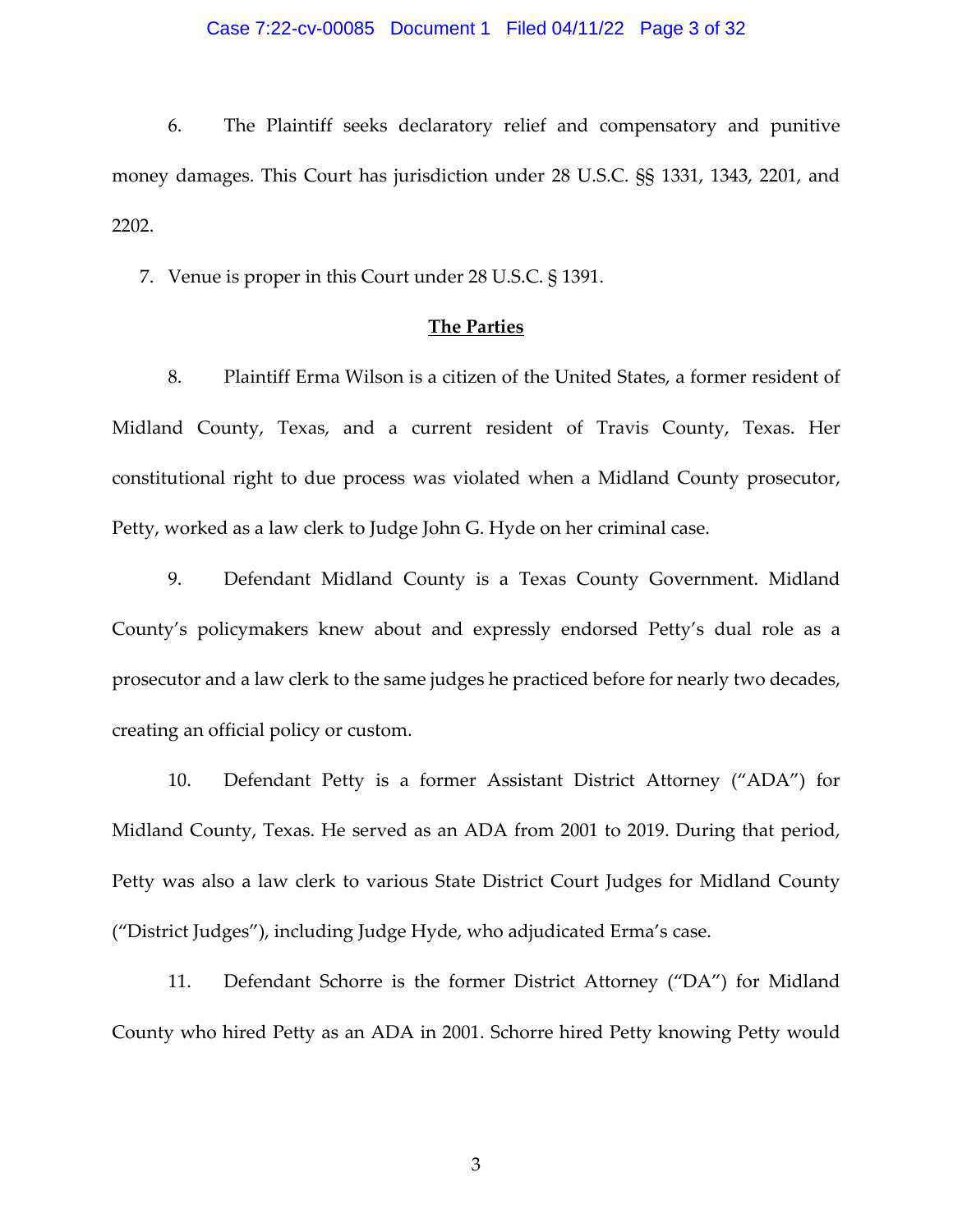have a dual role as a prosecutor and a law clerk to the same judges he would be practicing before. He never disclosed this relationship to defendants or their counsel.

#### **Factual Allegations**

## **Erma Wilson is a life-long Texan and caregiver.**

12. Erma was born in Midland, Texas in 1976.

13. She is the mother of three children, all of whom were born in Midland, and a grandmother of two.

14. She left Midland for Austin, Texas in 2008, where she and her family live today.

15. Erma has spent her life caring for the sick and elderly as a Certified Nursing Assistant, home health aide, and medical assistant. For much of her career, Erma specialized in hospice care, ensuring that those nearing death received the compassion, comfort, and care they needed.

16. Erma is an essential member of the medical community; however, because of the actions described herein, she has been unable to achieve her dream of becoming a registered nurse.

#### **Erma was arrested and convicted of possession of a controlled substance.**

17. On August 24, 2000, Erma was with friends in an area of Midland commonly known as "the Flats" when her group was approached by two police officers.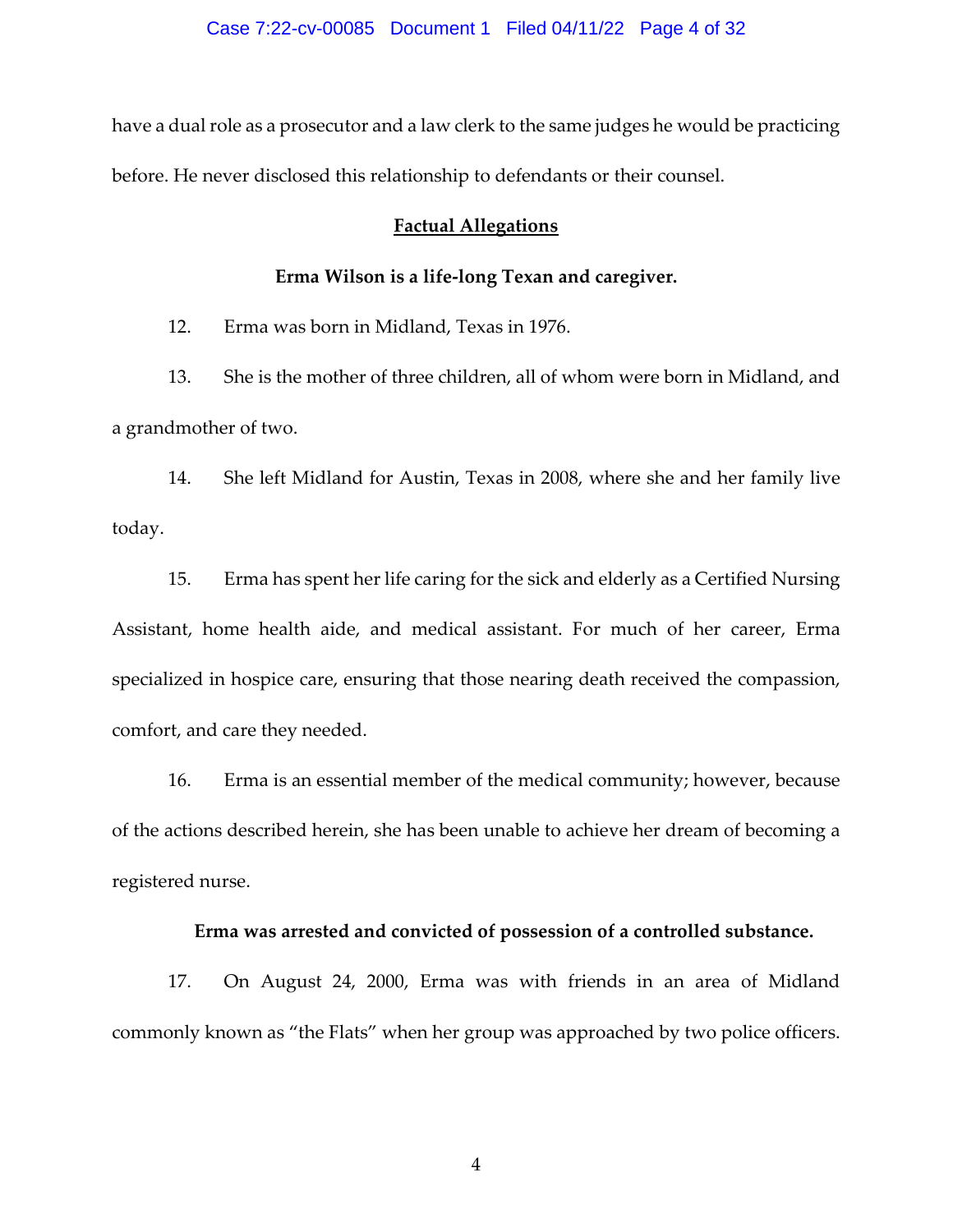#### Case 7:22-cv-00085 Document 1 Filed 04/11/22 Page 5 of 32

18. The officers approached Erma's group because they were in a high crime area, which the officers apparently deemed suspicious.

19. Knowing that even seemingly innocuous police encounters could end in arrest or violence, Erma broke from the group and walked away, as was her right.

20. The officers shouted after Erma. The officers' pursuit alarmed her, particularly because she had done nothing to warrant police attention. She was afraid and did not want to interact with the officers, yet they kept chasing her, so Erma ran.

21. Erma eventually stumbled and fell to the ground, and the officers arrested her.

22. After Erma was placed in a patrol car, officers claimed they found a bag containing a rock-like substance—later determined to be crack cocaine—on the ground near where Erma had been.

23. Both officers later admitted at trial that: (1) they did not see Erma throw or drop anything during the pursuit, (2) they never saw Erma in possession of the substance, (3) Erma did not appear to be under the influence of any substance, (4) Erma did not have any drug paraphernalia on her, and (5) Erma did not have exclusive control of the area where the drugs were allegedly found.

24. Yet, they accused Erma of possessing a controlled substance.

25. Erma truthfully told the officers that the drugs were not hers.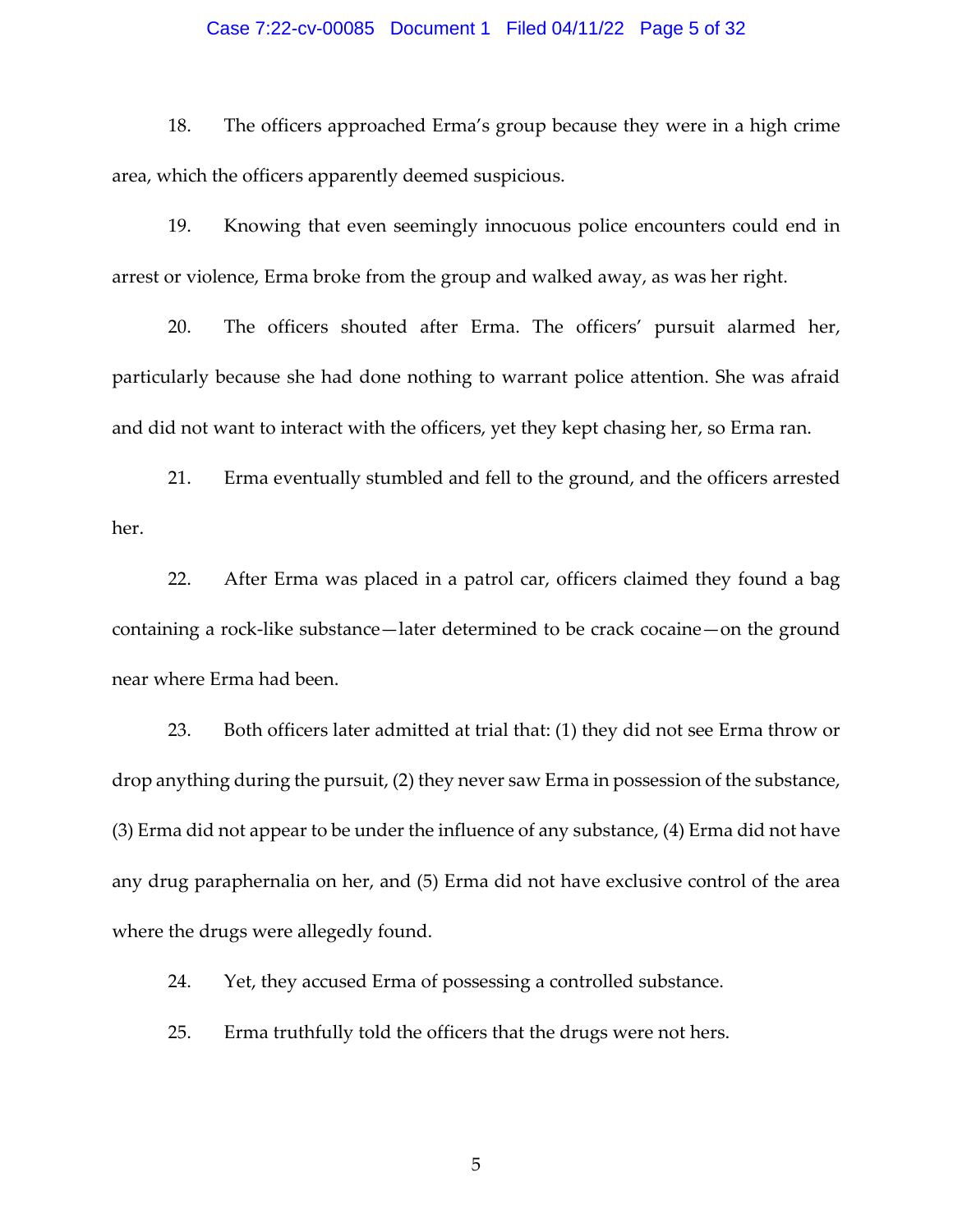#### Case 7:22-cv-00085 Document 1 Filed 04/11/22 Page 6 of 32

26. In response, the officers tried to coerce Erma into telling them who the drugs belonged to, telling her she would be released if she identified the owner.

27. Erma truthfully told the officers that she did not know whose drugs they were.

28. So the officers took her to jail for possession of a controlled substance.

29. The Midland County District Attorney's Office offered Erma a probation sentence in exchange for a guilty plea.

30. Accepting a plea deal, however, would have required Erma to falsely admit to possession of a controlled substance—a crime she did not commit.

31. Therefore, maintaining her innocence, Erma rejected the prosecution's offers and took her case to trial.

32. Erma's case was assigned to Judge Hyde, who served as a District Judge for the 238th District Court for Midland County. Judge Hyde is now deceased.

33. During pretrial proceedings, Erma's counsel filed a motion to suppress the crack cocaine, arguing that the officers did not have probable cause to arrest her, and, therefore, any tangible evidence connected to her arrest should be suppressed.

34. On March 6, 2001, Judge Hyde denied Erma's motion, finding that flight alone was a sufficient basis for her arrest.

35. Through counsel, Erma filed a motion requesting that the court reconsider its order denying her motion to suppress.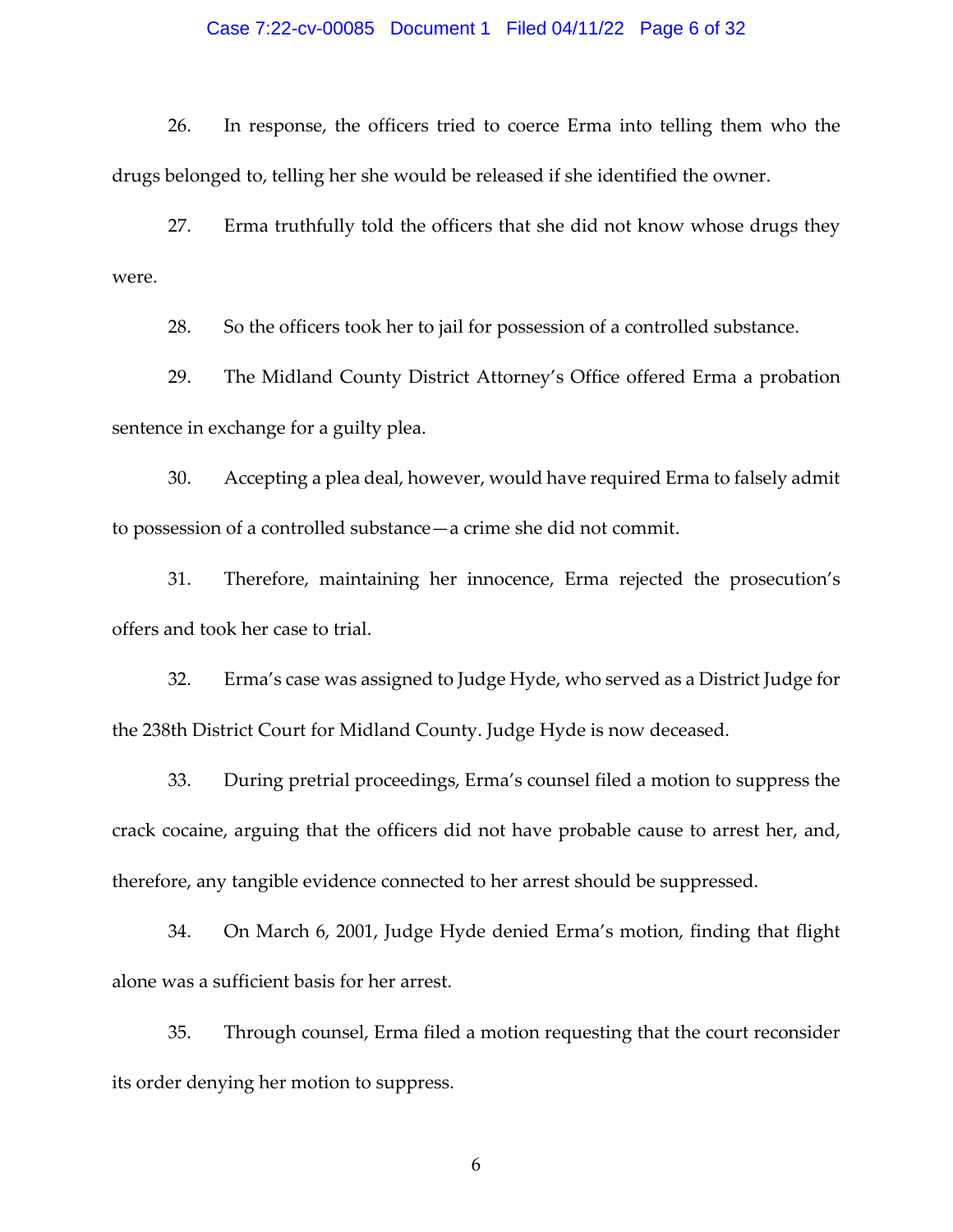#### Case 7:22-cv-00085 Document 1 Filed 04/11/22 Page 7 of 32

36. Judge Hyde denied this motion on May 3, 2001.

37. Following a jury trial at which the disputed evidence—the crack cocaine was introduced and highlighted, Erma was found guilty of "possession of a controlled substance, to-wit: cocaine," a second-degree felony, and received an eight-year suspended sentence.

38. Judge Hyde signed the order of judgment, setting forth the terms of Erma's community supervision, on July 20, 2001.

39. Erma filed a motion for a new trial on August 8, 2001, but that motion was denied.

40. Even though she received a suspended sentence, Erma pursued an appeal, reasserting her innocence. Through counsel, Erma argued that the trial court erred in denying her motion to suppress and that the evidence was legally and factually insufficient to support her conviction.

41. The court of appeals affirmed the judgment and sentence. *Wilson v. Texas*, No. 08-01-00319-CR, 2003 WL 1564237 (Tex. Crim. App. Mar. 27, 2003). With respect to the motion to suppress, the court held that Erma had not properly preserved the issue for appeal, so the court did not reach the merits of the claim. *Id.* at \*2–\*3. With respect to the factual sufficiency of the evidence, the court found that it survived the extremely deferential review accorded to jury verdicts. *Id.* at \*5.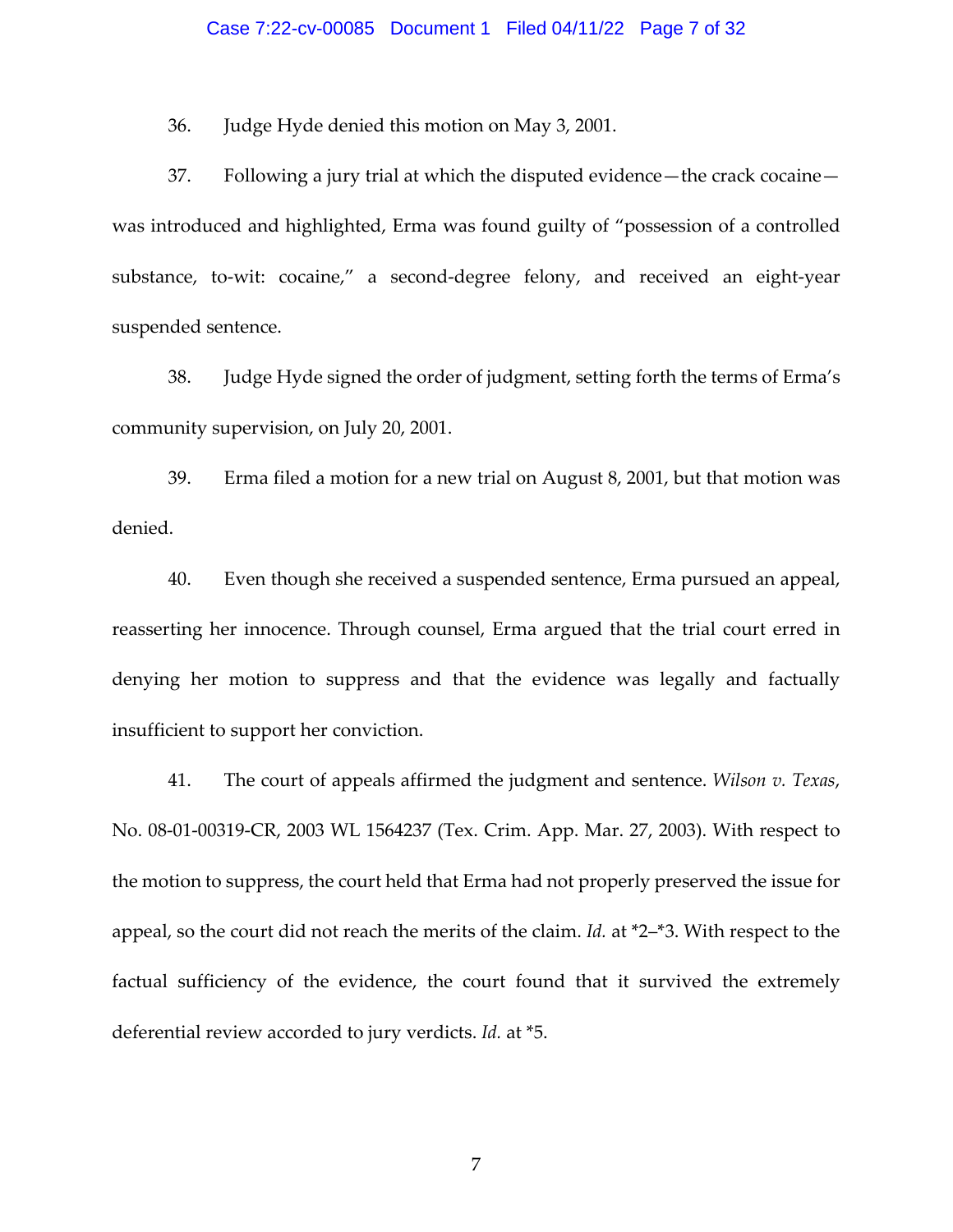#### Case 7:22-cv-00085 Document 1 Filed 04/11/22 Page 8 of 32

42. The mandate issued on September 11, 2003, and Erma did not further appeal her conviction.

#### **Erma's future was derailed by the felony conviction.**

43. Since she was nine years old, Erma has had one dream: to become a registered nurse ("RN").

44. Prior to her conviction, Erma was actively pursuing her RN. Taking the first steps toward that goal, Erma became a Certified Nursing Assistant ("CNA") in 1997.

45. After her conviction, however, Erma's plans were derailed.

46. To work as an RN in Texas, individuals must obtain a license from the Texas Board of Nursing. 22 Tex. Admin. Code § 213.28. Under the Texas Administrative Code, "[a]n individual is subject to denial of licensure for  $\dots$  a felony that is directly related to the practice of nursing," including drug related offenses. *Id.* § 213.28(b), (d)(5).

47. Therefore, as a person convicted of felony possession of a controlled substance, Erma knew she could not obtain a nursing license in Texas.

48. Erma was devastated when she realized she would not be able to become an RN because of her criminal record.

49. Unable to pursue her RN, Erma found other ways to stay in the medical field. Following her conviction, Erma continued to work as a CNA and a home health aide for more than 15 years. She specialized in elder and hospice care, caring for others in their final days.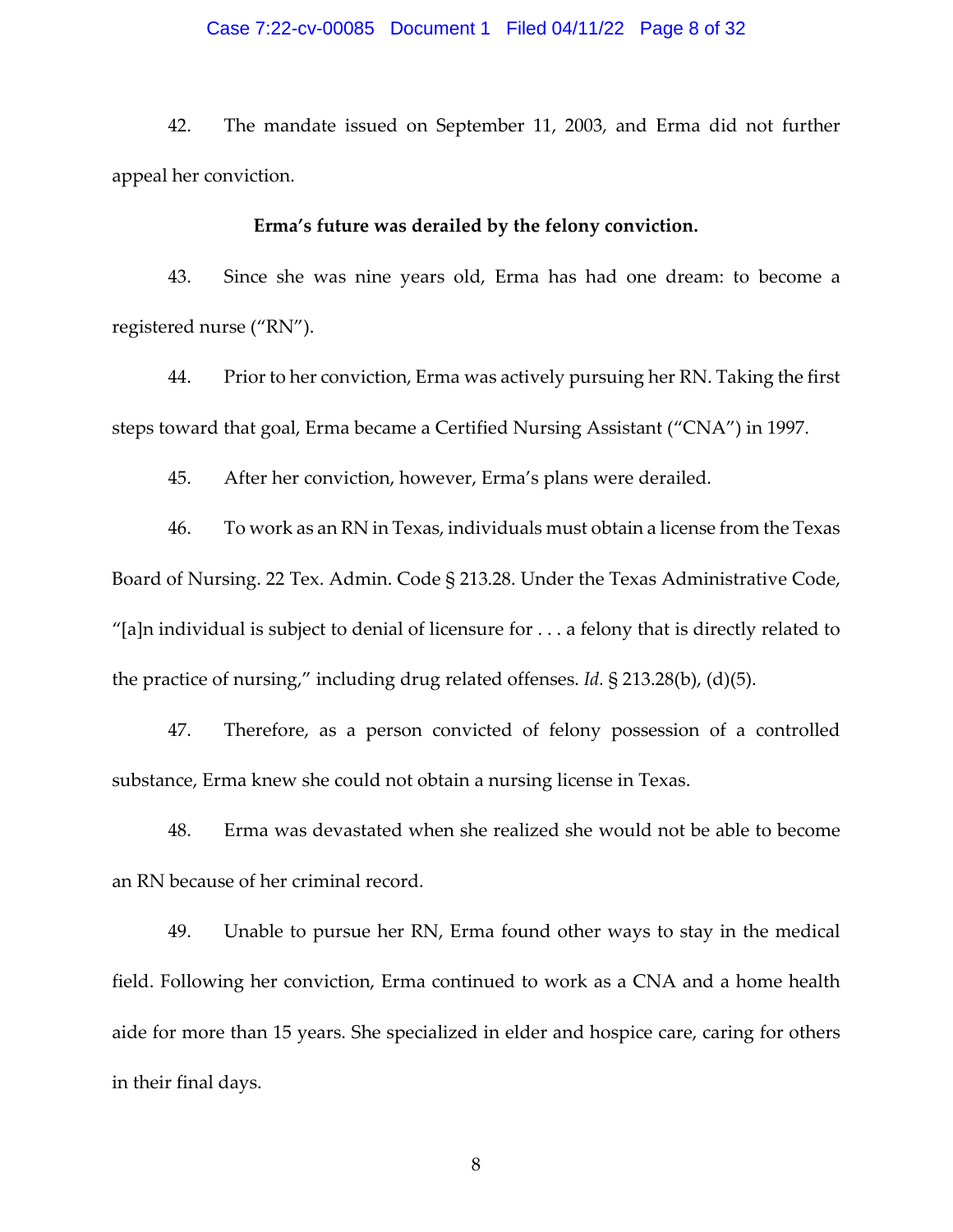## Case 7:22-cv-00085 Document 1 Filed 04/11/22 Page 9 of 32

50. In 2016, Erma went back to school to become a medical assistant, which she completed in August 2017. She received her state certification in 2021 and continues to work as a medical assistant today.

51. Despite Erma's qualifications and eagerness to work, she has often had trouble finding a job because of her felony conviction. Employers expressed concerns about her conviction for possession of crack cocaine and worried that she would not be a reliable employee.

52. Because of those difficulties, Erma has at times struggled to make ends meet and provide for her children.

53. In an effort to make up for her criminal history, Erma took professional classes and participated in training programs. For example, she took classes on public speaking and interviewing so that she could best present herself during interviews and encourage hiring managers to look beyond her felony conviction.

54. It is only through her hard work and determination that Erma has managed to work in the medical field and provide for her family despite the obstacles that her felony record created.

55. If Erma had not been convicted of possession of a controlled substance, she would be an RN today. In fact, Erma would likely be working toward becoming a nurse practitioner.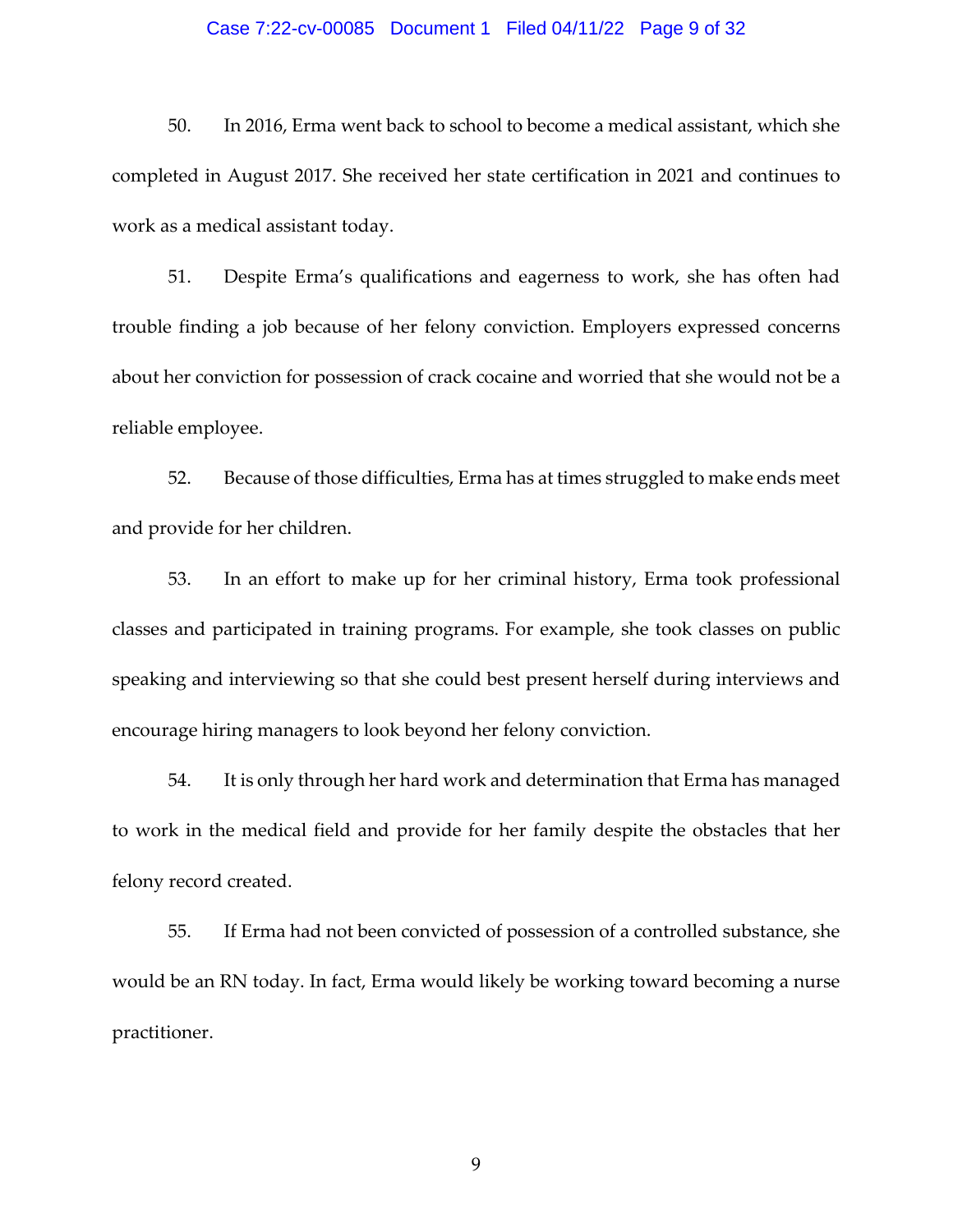#### Case 7:22-cv-00085 Document 1 Filed 04/11/22 Page 10 of 32

56. Although Erma is grateful for her current career as a medical assistant, she still wants to become an RN. If the felony conviction were removed from her record, Erma would immediately pursue the necessary qualifications and apply for a nursing license with the Texas Board of Nursing.

57. Erma's employers have praised her talents as a medical care provider and agree that she would make an excellent RN.

## **ADA Petty spent his career working from both sides of the bench.**

58. The State of Texas granted Weldon "Ralph" Petty, Jr. a license to practice law in 1973.

59. In March 2000, Midland County began paying Petty for legal work he performed for District Judges, including Judge Hyde.

60. Petty worked as a paid law clerk for the District Judges, advising them on legal matters and drafting the judges' orders and opinions.

61. While the State of Texas funds the base salary for district judges, counties supplement that base salary and counties pay the operating costs of their district courts.

62. Petty sent invoices for his work for the District Judges to the District Courts of Midland County, Texas, and his payments were processed through the Midland County Treasurer's office.

63. In early 2001, DA Schorre hired Petty as an ADA for Midland County, knowing about Petty's employment with the District Judges.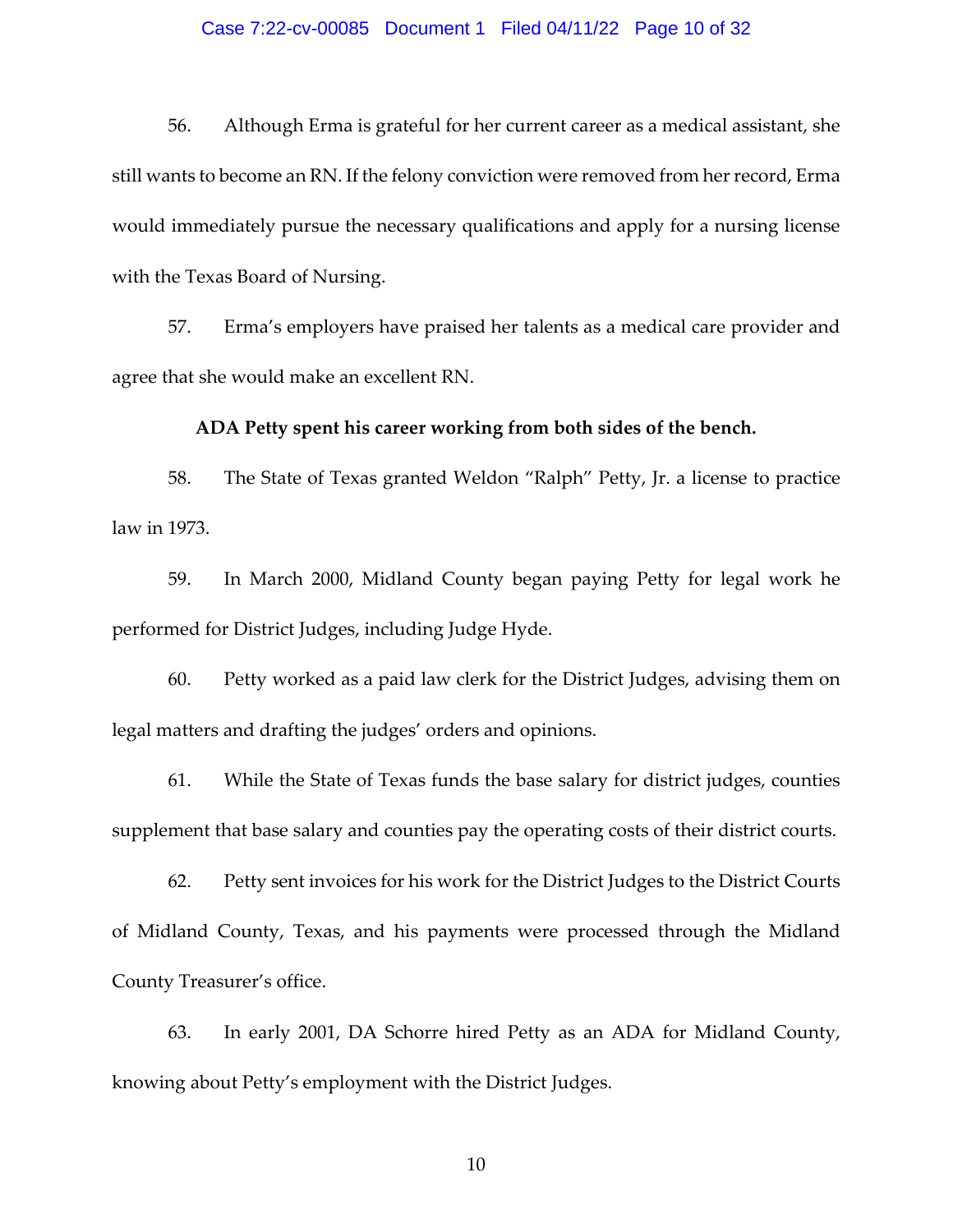## Case 7:22-cv-00085 Document 1 Filed 04/11/22 Page 11 of 32

64. On or about February 12, 2001, Petty signed an employment contract with the Midland County District Attorney's Office, which expressly noted that Petty "shall be permitted to continue the performance of legal services for the District Judges of Midland County, Texas and perform such work for the said District Judges as they shall desire and be paid for the same as ordered by the District Judges."

65. A true and correct copy of Petty's February 12, 2001 employment contract is attached as Exhibit A.

66. At no point did Schorre disclose Petty's dual role to defendants or their counsel. Nor did Schorre attempt to stop or prevent Petty from working as a law clerk for the District Judges.

67. One of Petty's primary responsibilities for the District Attorney's Office was representing the prosecution in opposing defendants' state habeas corpus petitions.

68. One of Petty's primary responsibilities for the District Judges was researching, advising, and preparing rulings in response to state habeas corpus petitions.

69. In 2002, Judge Hyde asked Midland County Attorney Russell Malm "whether or not Mr. Petty could receive additional pay in addition to his district attorney salary for doing work for the District Judges on habeas corpus cases."

70. County Attorney Malm responded on behalf of the County on August 14, 2002, deciding that Petty could "be paid for this additional work."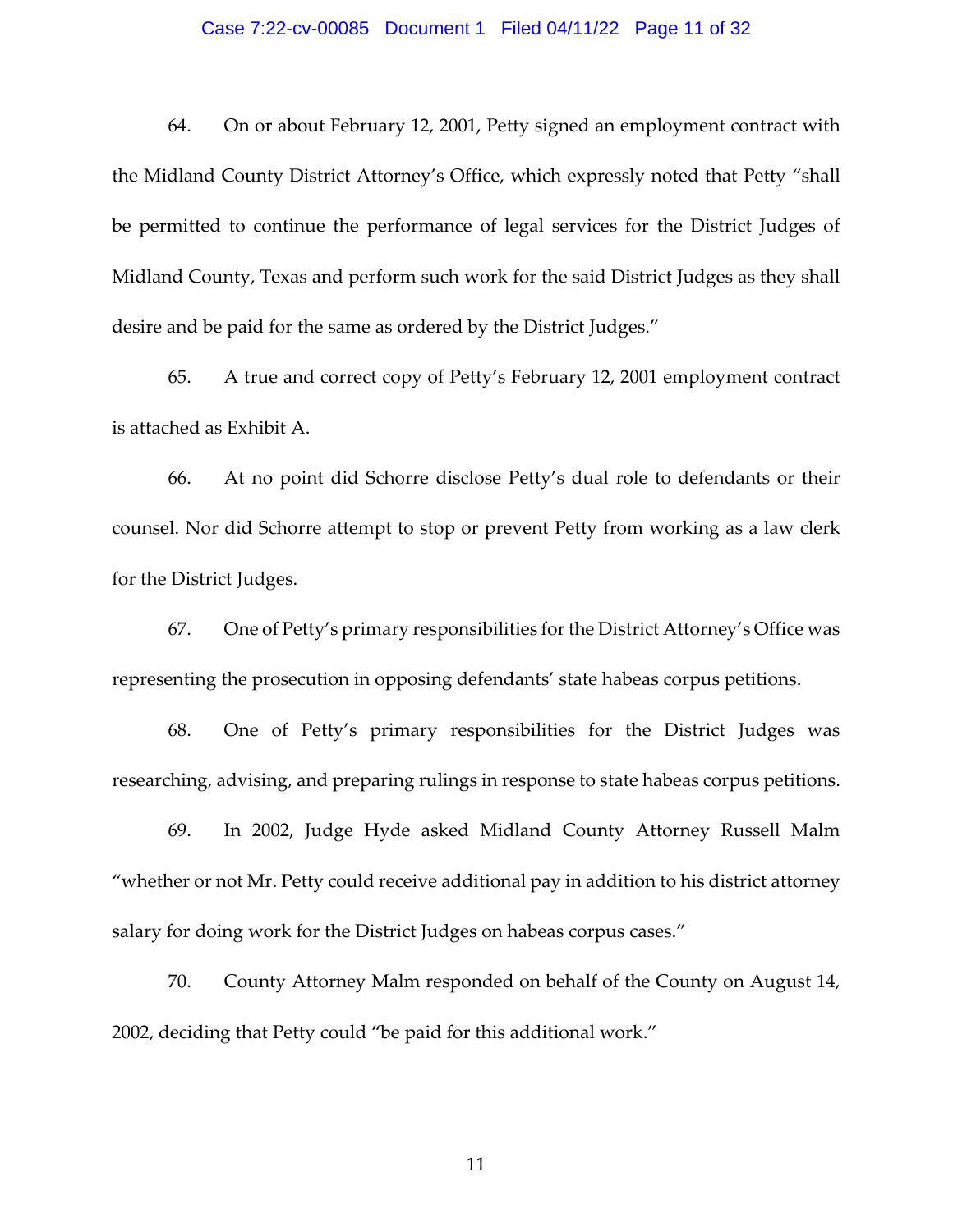## Case 7:22-cv-00085 Document 1 Filed 04/11/22 Page 12 of 32

71. A true and correct copy of County Attorney Malm's letter is attached as Exhibit B.

72. In 2008, Midland County elaborated on Petty's dual role in response to an Internal Revenue Service ("IRS") audit that asked why Petty received both a W-2 and a 1099 from the County.

73. Former Midland County DA Teresa Clingman was the First Assistant District Attorney at the time Petty was hired, and she, like Schorre, knew about his employment with the District Judges at the time Petty was hired by the District Attorney's Office.

74. In response to the IRS's request for additional information, Clingman explained that the County paid Petty for both his role as a prosecutor and his role as a law clerk to the District Judges. Clingman noted that when "a writ of habeas corpus is filed, post-conviction, [Petty] responds to it for the judges, at their discretion or assignment." She did not disclose that Petty opposed those same habeas petitions on behalf of the prosecution.

75. A true and correct copy of Clingman's response to the IRS is attached as Exhibit C.

76. While a significant portion of Petty's work as an ADA concerned representing the prosecution against defendants' habeas corpus petitions, Petty worked on cases at all stages of prosecution. Petty also regularly advised fellow prosecutors on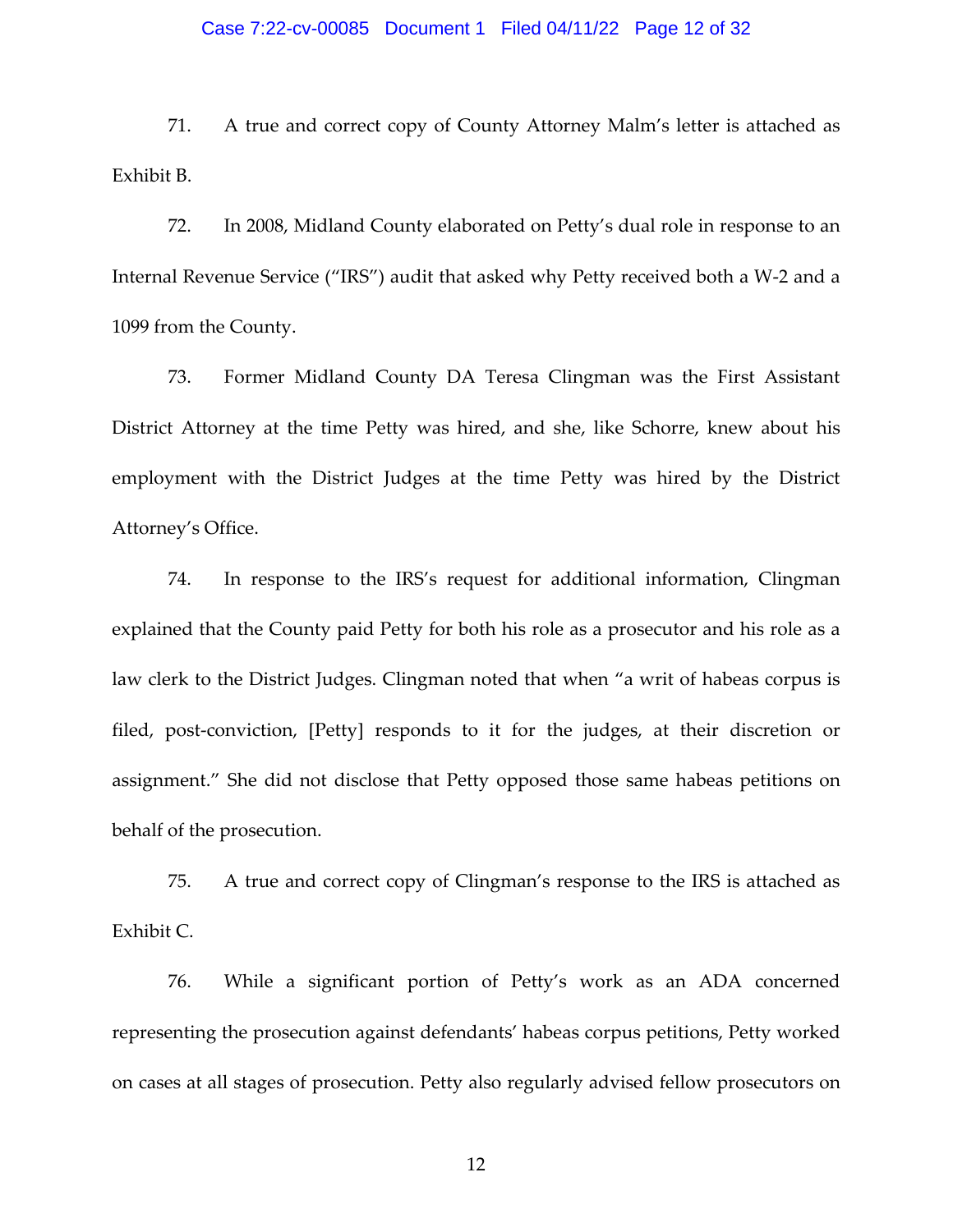## Case 7:22-cv-00085 Document 1 Filed 04/11/22 Page 13 of 32

their cases, worked with them on case strategies, and, on information and belief, reviewed fellow prosecutors' drafts prior to filing.

77. Petty was involved in almost every case prosecuted by the District Attorney's Office in some capacity, often as an advisor on prosecution strategies and arguments.

78. While a significant portion of Petty's law clerk duties consisted of advising, researching, and drafting rulings on defendants' state habeas petitions, Petty also advised, performed legal research for, and wrote orders and opinions for District Judges at all stages of the criminal process.

79. At times, District Judges would privately visit Petty in his office at the District Attorney's Office to seek his advice and opinions on cases.

80. Invoices reflect that District Judges paid Petty for performing law clerk duties—while the District Attorney's Office also paid him as a prosecutor—from 2001 to 2014 and in 2017 and 2018.

81. Petty retired in 2019.

82. In total, the County paid Petty more than \$250,000 for his work as a law clerk. These payments were in addition to the salary the County paid Petty as an ADA.

83. During his career, Petty was both the lead prosecutor and the law clerk on more than 300 cases.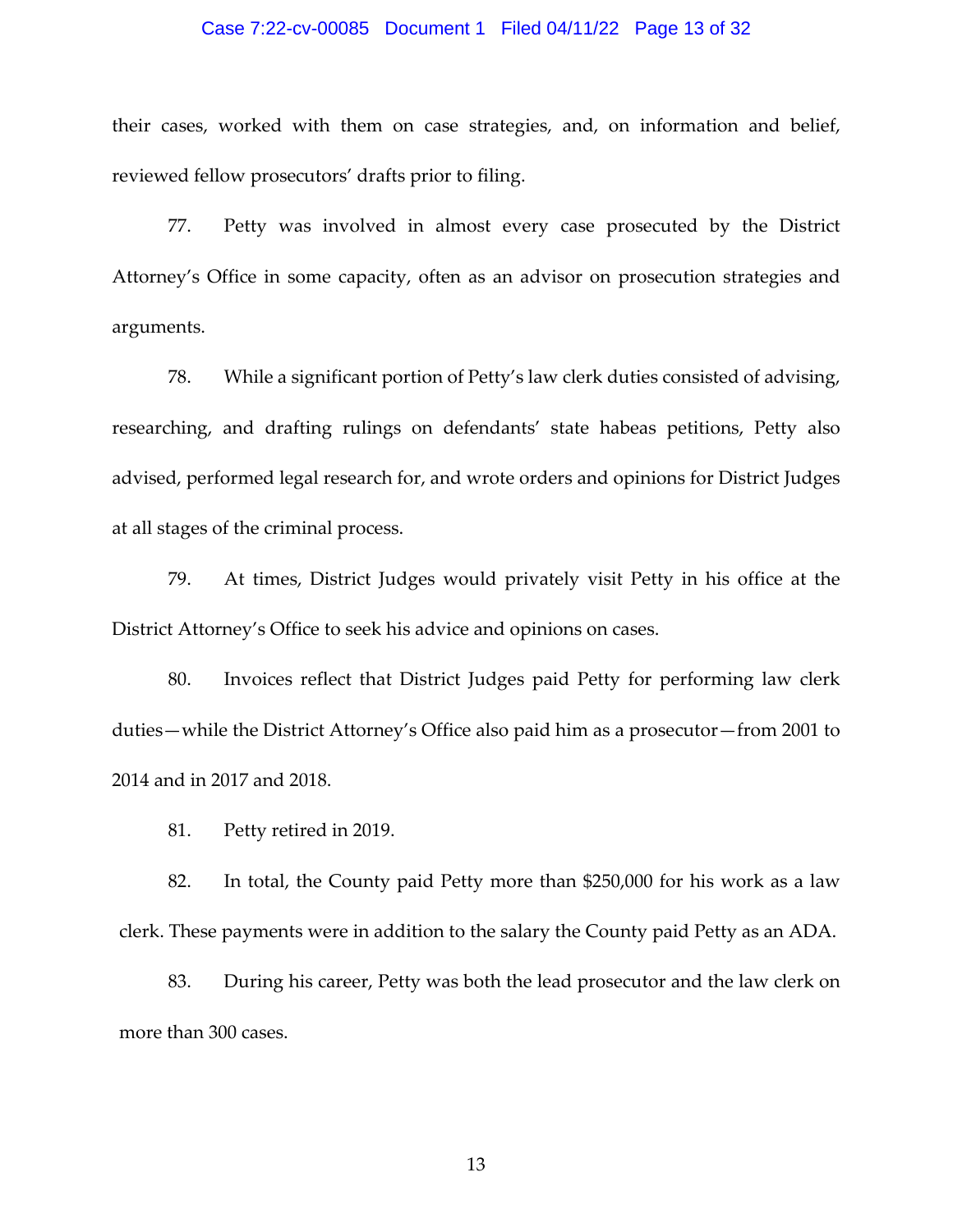## Case 7:22-cv-00085 Document 1 Filed 04/11/22 Page 14 of 32

84. In addition to the cases on which he was the lead prosecutor, Petty was also the law clerk on cases prosecuted by the District Attorney's Office (his full-time employer) where he was not the lead prosecutor or did not formally appear on behalf of the District Attorney's Office.

85. Even on cases where Petty was not the lead prosecutor or did not formally appear on behalf of the District Attorney's Office, he acted as a law clerk on cases where his employer was one of the parties, all the while advising prosecutors on almost every case.

86. On information and belief, Petty worked exclusively on criminal matters in his role as a law clerk, even though he could have worked on civil cases, which would not have resulted in him working as a law clerk in cases he was actively prosecuting or where his own employer was a party.

87. Both federal and state codes of ethics prohibit law clerks from working on cases where a former, current, or future employer is a party because doing so, at best, gives the appearance of impropriety and, at worst, sacrifices the law clerk's ability to act impartially.

88. Petty's dual role and conflict of interest were not disclosed to defendants until after Petty retired.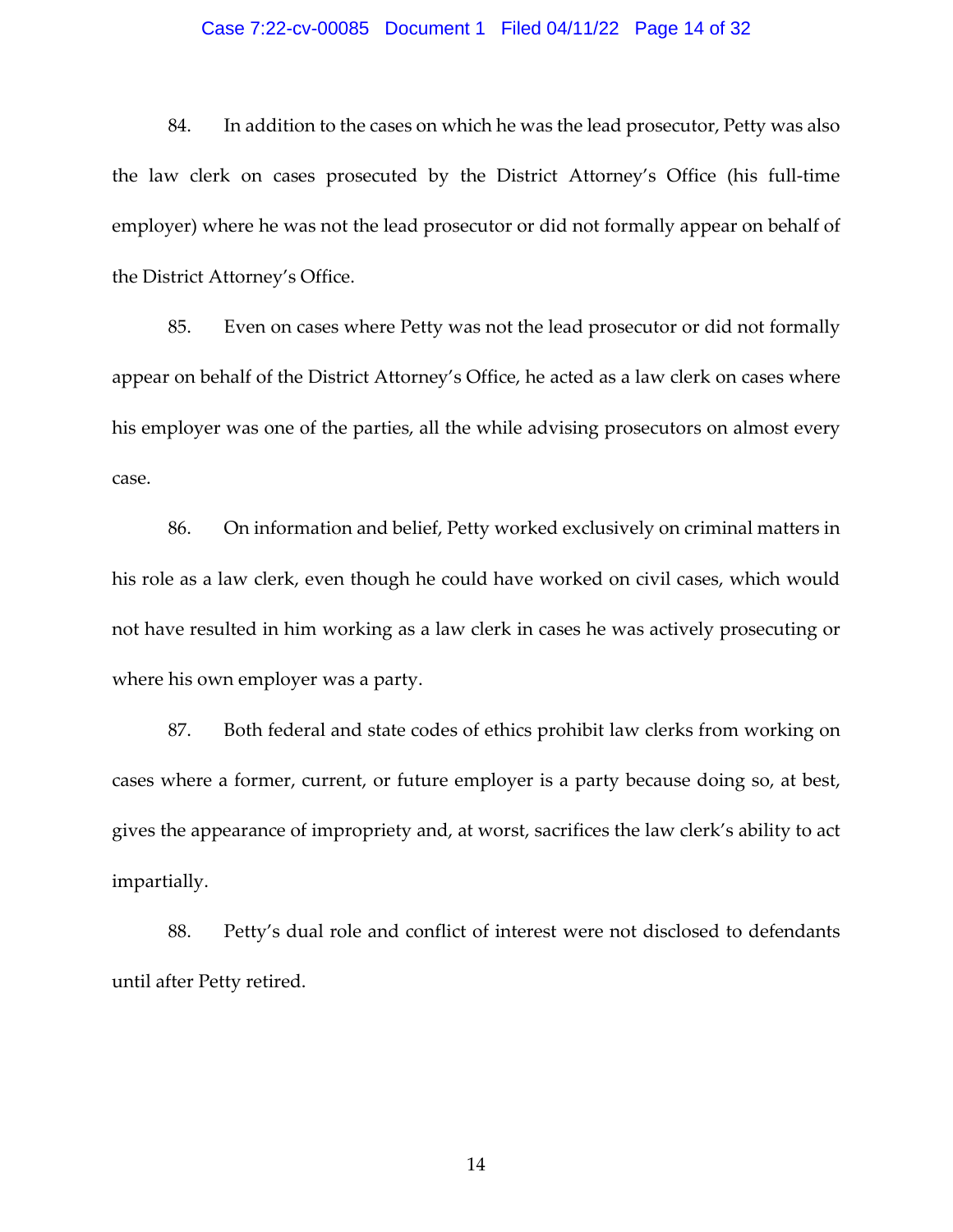#### Case 7:22-cv-00085 Document 1 Filed 04/11/22 Page 15 of 32

#### **Petty's misconduct was disclosed only after his retirement.**

89. In August 2019, current Midland County DA Laura Nodolf discovered Petty's dual role when reviewing accounting records.

90. Invoices revealed what the County long knew—that Petty was working for and being paid by District Judges while also working as an ADA.

91. Further investigation of Petty's conflict of interest revealed that, in addition to having regular *ex parte* communications with District Judges on cases prosecuted by the District Attorney's Office, Petty surreptitiously drafted hundreds of orders and opinions for District Judges, resolving countless consequential disputes in the prosecution's (i.e., his employer's) favor.

92. The investigation also revealed that Petty used unique formatting and styling when drafting documents for District Judges. The styling employed by Petty was not used by the court or others in the District Attorney's Office. For instance, Petty used asterisks (\*) in lieu of section symbols (§) on the caption page and a monospaced font:

|                                                  | $2^{2}$ $2^{1}$ $2^{1}$ $2^{1}$ $2^{1}$ $2^{1}$ |  |              |  |  |                         |  |  |  |
|--------------------------------------------------|-------------------------------------------------|--|--------------|--|--|-------------------------|--|--|--|
|                                                  | <b>YIYIS BERRI 23, 070</b>                      |  |              |  |  |                         |  |  |  |
| EX PARTE                                         | 3Y 1 Elder Zonigkerr +                          |  |              |  |  | IN THE DISTRICT COURT   |  |  |  |
|                                                  |                                                 |  | $\star$<br>* |  |  | 238TH JUDICIAL DISTRICT |  |  |  |
| MARCELO B. LOPEZ                                 |                                                 |  | $^\star$     |  |  | MIDLAND COUNTY, TEXAS   |  |  |  |
| ORDER ON POSTCONVICTION WRIT<br>OF HABEAS CORPUS |                                                 |  |              |  |  |                         |  |  |  |
|                                                  |                                                 |  |              |  |  |                         |  |  |  |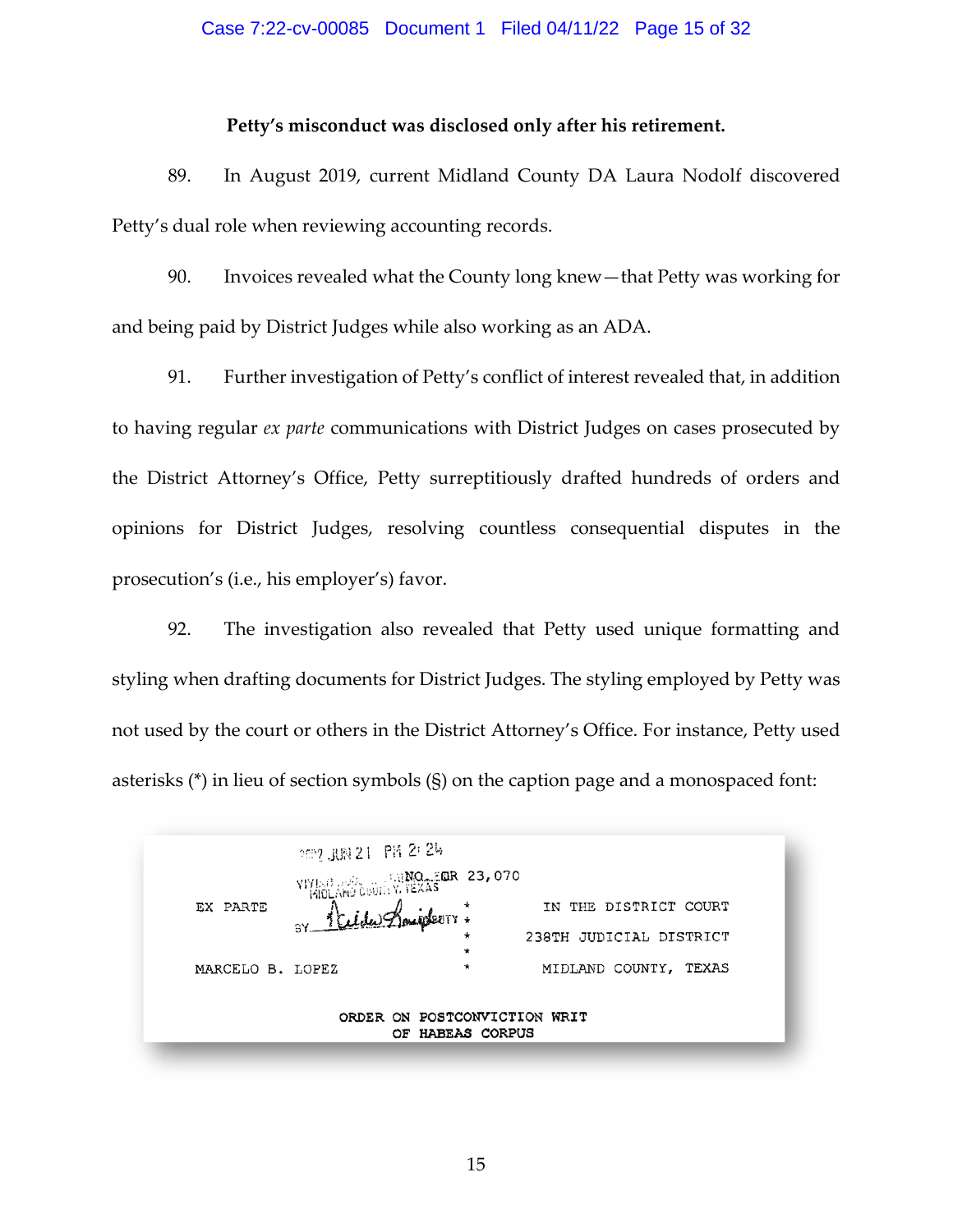#### Case 7:22-cv-00085 Document 1 Filed 04/11/22 Page 16 of 32

93. After discovering Petty's conflict, DA Nodolf sent undated letters to many,

but not all, of the defendants whose cases were affected by Petty's dual role.

94. A true and correct copy of one such letter is attached as Exhibit D.

95. In each letter, DA Nodolf acknowledged the conflict of interest and that the

conflict potentially violated the rules of ethics. For example, one letter read:

I am writing to tell you about some information we learned about the writ of habeas corpus you or your attorney filed in Midland County. Ralph Petty, an Assistant District Attorney, was the lawyer responsible for working on your case in our office. While he worked on your writ for this office, he was also paid by the District Judges of Midland County to work on your writ. The current District Attorney and staff were not aware Mr. Petty was being paid by the District Courts until after Mr. Petty had retired from the office. This is a potential violation of the rules of ethics for attorneys. If you have further questions about any impact this might have on your case, we suggest you consult with an attorney. The Midland County District Attorney's Office cannot provide legal advice to you, but we can provide documentation upon request.

96. After this misconduct was revealed, Petty filed a "Motion for Acceptance of Resignation as Attorney and Counselor at Law in Lieu of Disciplinary Action" in the Supreme Court of Texas. In April 2021, the Court found that Petty engaged in professional misconduct and concluded that his "resignation is in the best interest of the public, the profession and Weldon Ralph Petty, Jr." It therefore canceled Petty's law license and prohibited him from the practice of law in the State of Texas.

97. A true and correct copy of the Supreme Court of Texas's decision is attached as Exhibit E.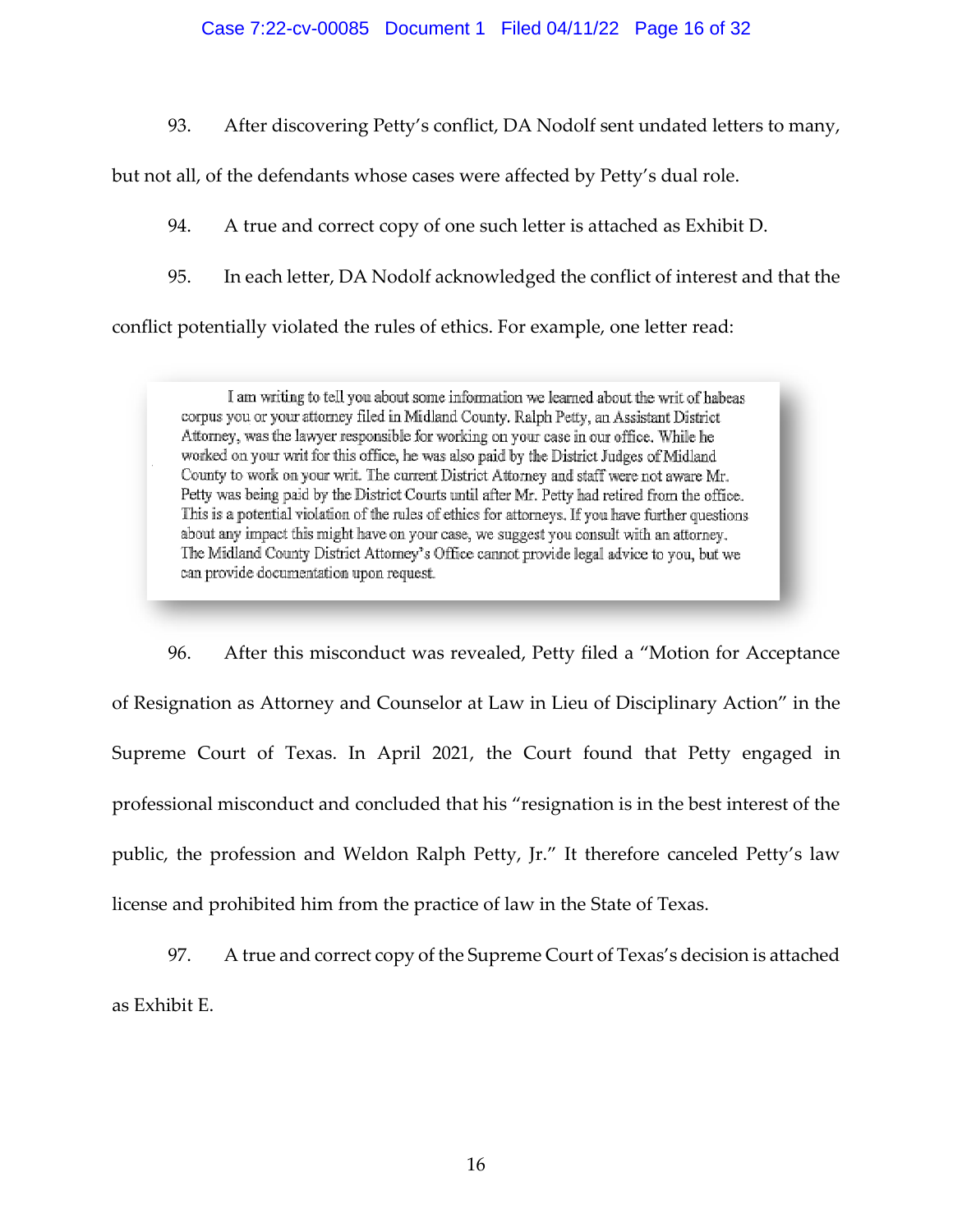#### Case 7:22-cv-00085 Document 1 Filed 04/11/22 Page 17 of 32

#### **The Texas Court of Criminal Appeals holds Petty's dual role violated due process.**

98. In 2020, former Texas prisoner Clinton Lee Young filed a writ of habeas corpus based on Petty's conflict of interest.

99. Seventeen years earlier, in 2003, Mr. Young was convicted of capital murder and sentenced to death following a trial at which Petty worked as both an ADA for Midland County and a law clerk for the District Judge on his case, Judge Hyde.

100. Mr. Young argued that Petty's previously undisclosed conflict of interest resulted in structural error that denied Mr. Young his constitutional right to due process.

101. Following an evidentiary hearing, the 385th District Court of Midland County found that Petty, while a prosecutor for the County, engaged in *ex parte*  communications with Judge Hyde, which contributed to rulings favorable to the prosecution.

102. A true and correct copy of the District Court's decision is attached as Exhibit F.

103. The court further found that DA Schorre knew about Petty's conflict of interest and failed to disclose it.

104. Based on these findings, the court held that Mr. Young's "federal and state due process rights were violated by . . . both the trial court's use of prosecutor Ralph Petty's services as a paid law clerk during Mr. Young's trial . . . and the prosecution's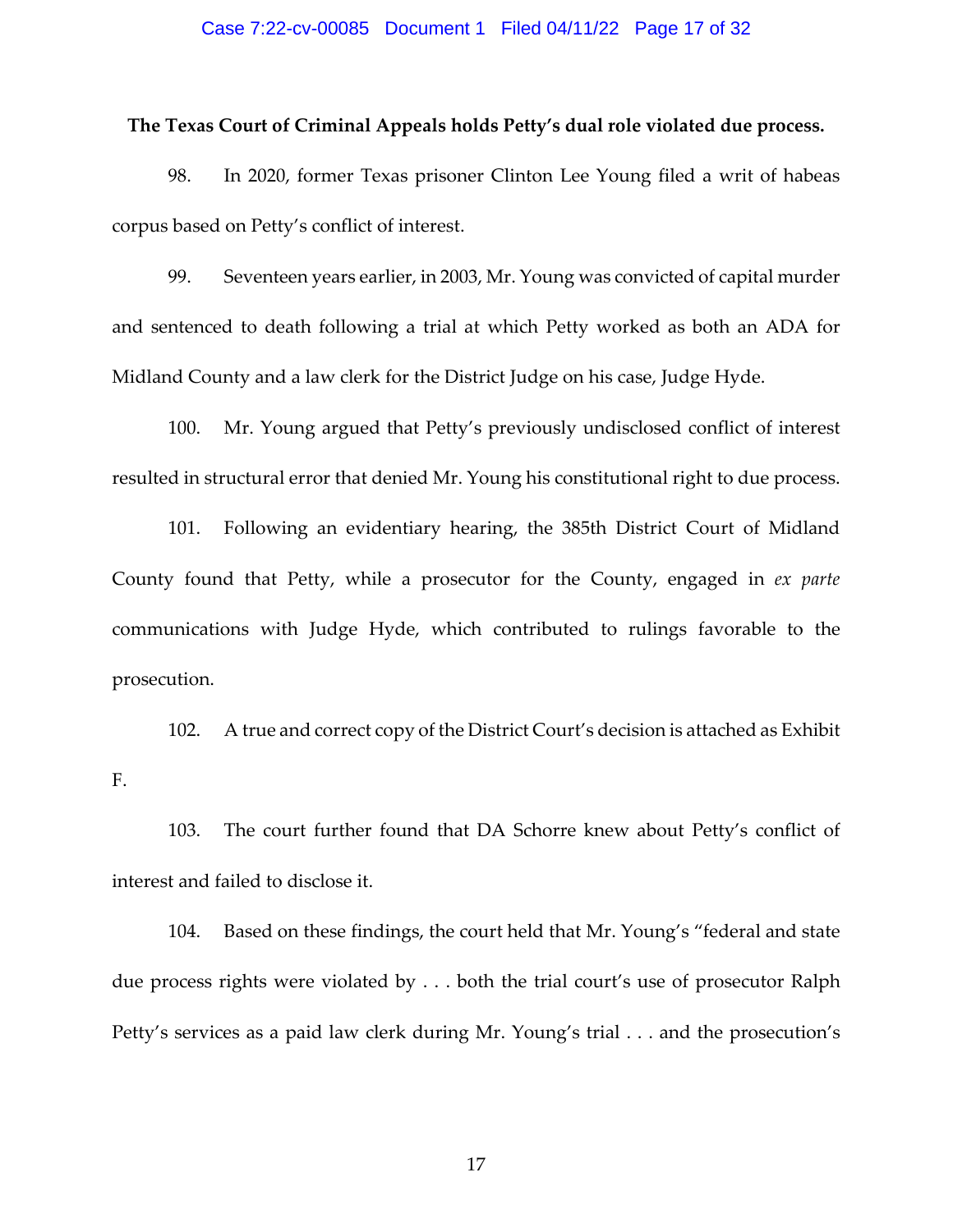#### Case 7:22-cv-00085 Document 1 Filed 04/11/22 Page 18 of 32

withholding of that arrangement, which prevented Mr. Young from moving to recuse or disqualify the trial judge and/or the Midland DA."

105. The court explained, in part, that "[*e*]*x parte* contact between a party and the trial judge violates due process because it erodes the appearance of impartiality and jeopardizes the fairness of the proceeding."

106. Based on its findings of fact and conclusions of law, the district court recommended that Mr. Young's conviction be vacated.

107. In September 2021, the Texas Court of Criminal Appeals ("TCCA") unanimously agreed with the district court. *Ex parte Young*, No. WR-65137-05, 2021 WL 4302528 (Tex. Crim. App. Sept. 22, 2021) (unpublished). Vacating Mr. Young's conviction, the TCCA held that:

Judicial and prosecutorial misconduct—in the form of an undisclosed employment relationship between the trial judge and the prosecutor appearing before him—tainted Applicant's entire proceeding from the outset. As a result, little confidence can be placed in the fairness of the proceedings or the outcome of Applicant's trial. . . . The evidence presented in this case supports only one legal conclusion: that Applicant was deprived of his due process rights to a fair trial and an impartial judge.

## **Erma's constitutional right to due process was likewise violated.**

108. Like Mr. Young, Erma was a victim of Petty's conflict of interest.

109. However, Erma did not receive a letter from DA Nodolf. Erma did not learn

of Petty's role in her case until April 2021. Erma's due-process injuries were not discoverable before early 2021 because Petty's dual role was not public knowledge until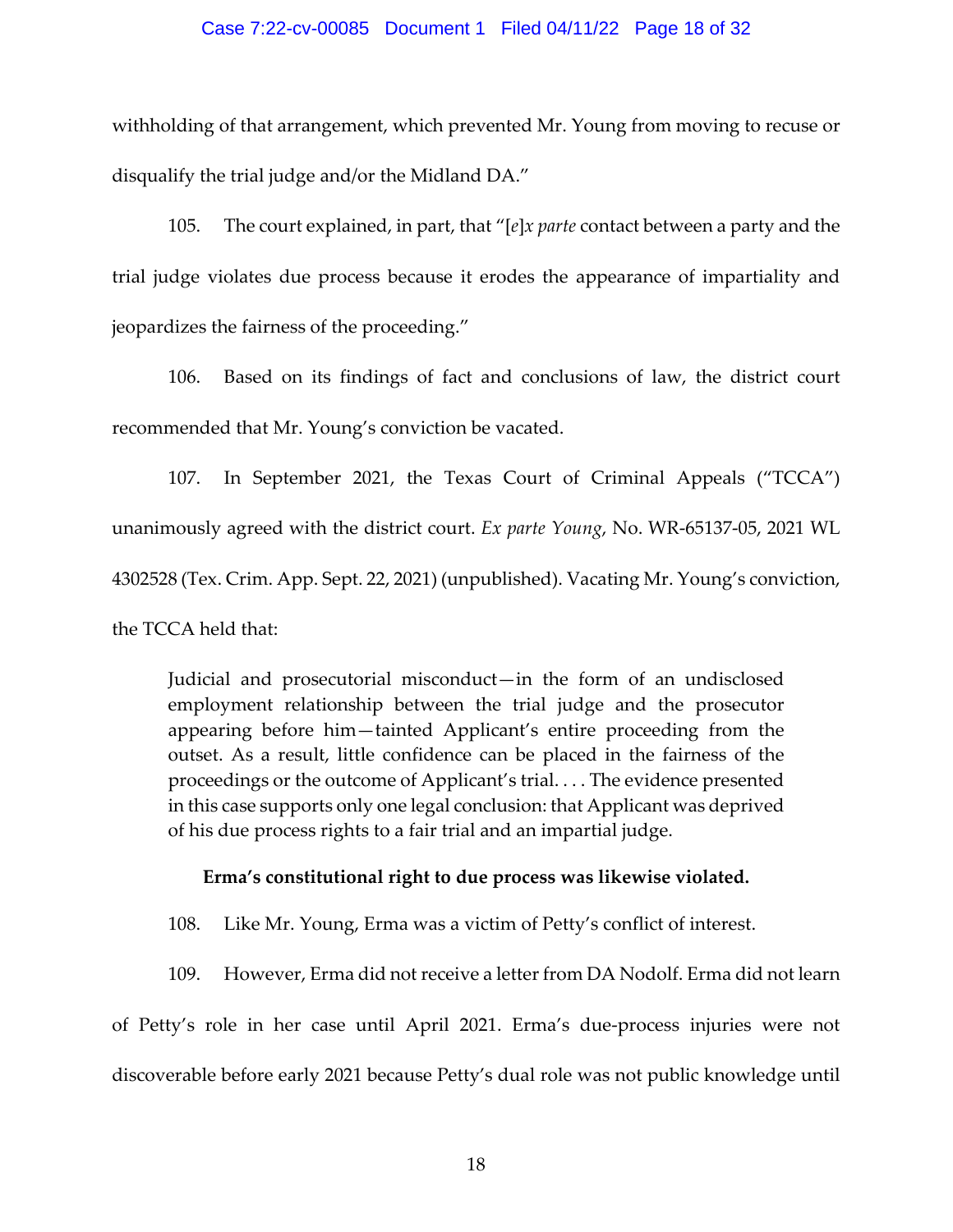#### Case 7:22-cv-00085 Document 1 Filed 04/11/22 Page 19 of 32

news media began covering Mr. Young's writ application. The earliest widespread coverage of Mr. Young's application appeared in a *USA Today* article in February 2021.

110. The County's records show that Petty invoiced Judge Hyde for work he performed on Erma's case while he was employed by the DA's office.

111. The Abstract of Disposition and Judgment entered in her case also bear Petty's unique formatting and style, demonstrating that Petty drafted these documents affirming the jury's verdict and imposing the terms of Erma's sentence.

|                    | NO. CR26371              |                         |
|--------------------|--------------------------|-------------------------|
|                    |                          |                         |
| THE STATE OF TEXAS | $\bullet$<br>$\pmb{\pi}$ | COURT<br>IN TI          |
| V.                 | $\hat{\mathbf{r}}$       | 238TH JUDICIAL<br>'RICT |
|                    | $\pmb{\pi}$              |                         |
| ERMA FAY WILSON    | $\star$                  | MIDLAND COUNTY, TEXAS   |

112. True and correct copies of the Abstract of Disposition and Judgment are attached as Exhibits G and H.

113. Petty had *ex parte* communications with Judge Hyde concerning Erma's case.

114. On information and belief, Petty worked as a law clerk to Judge Hyde on Erma's case throughout her criminal proceedings.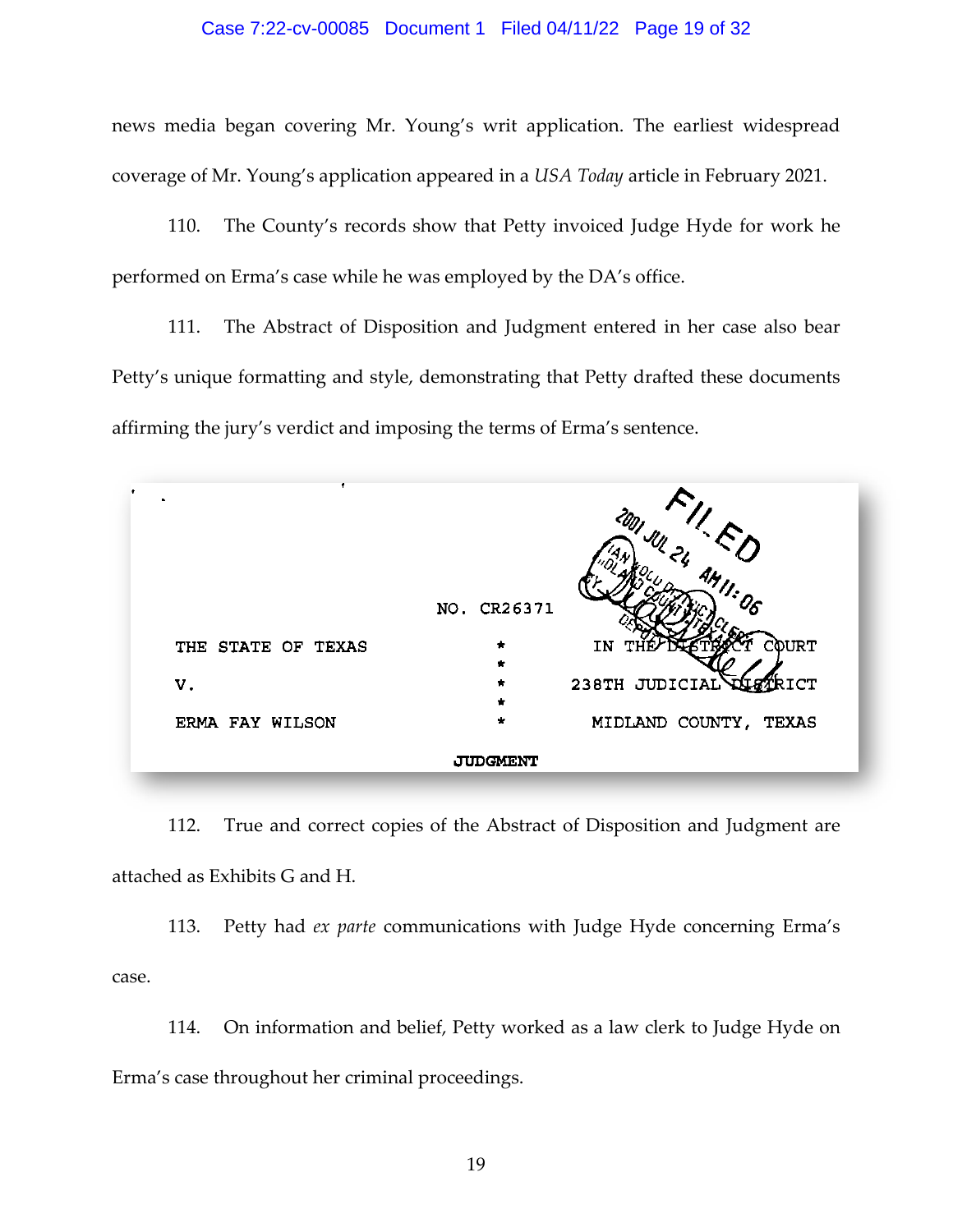#### Case 7:22-cv-00085 Document 1 Filed 04/11/22 Page 20 of 32

115. On information and belief, Petty advised Judge Hyde regarding Erma's case.

116. Neither Erma nor her counsel were informed that Petty was working for Judge Hyde on her case.

117. On information and belief, Petty had access to documents and information generally unavailable to prosecutors because of his role as a law clerk in Erma's case.

118. On information and belief, Petty communicated with and advised fellow prosecutors in the District Attorney's Office regarding Erma's case.

119. On information and belief, Petty also communicated with and advised fellow prosecutors in the District Attorney's Office regarding Erma's appeal.

120. As the DA at the time of Erma's trial and the person who signed off on Petty's dual role, Schorre knew or should have known that Petty was working as a law clerk on Erma's case.

121. Neither Erma nor her counsel were informed that Petty was working for Judge Hyde on her case.

122. If Erma had known about Petty's involvement as a law clerk in her case, she would have requested Judge Hyde's recusal and a new trial.

123. Because of Petty's role as a law clerk in Erma's case, little confidence can be placed in the outcome of her criminal proceedings. Principally, Petty was serving as a law clerk on a case where his employer was a party. Both the Federal Judicial Center and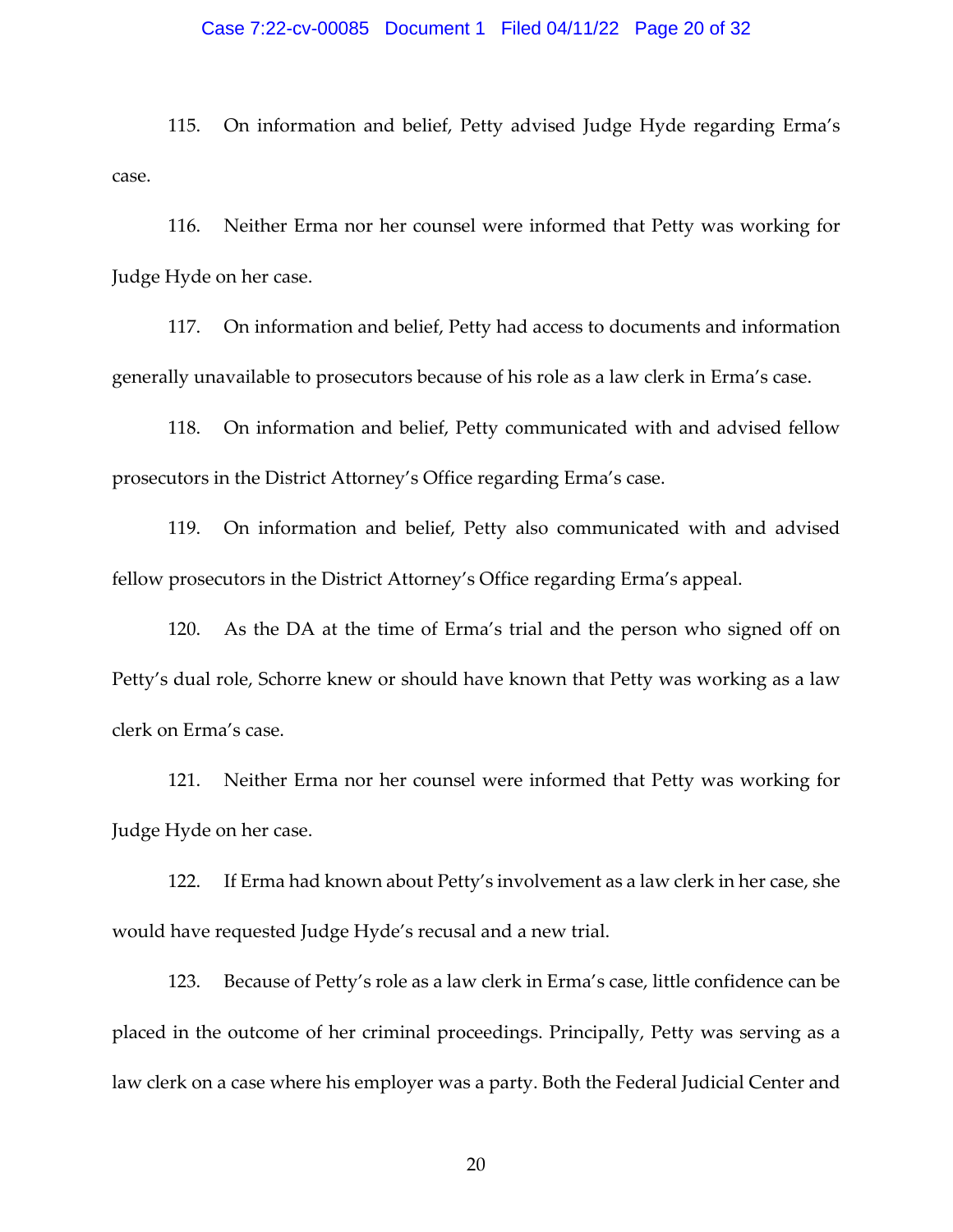## Case 7:22-cv-00085 Document 1 Filed 04/11/22 Page 21 of 32

the Supreme Court of Texas recognize that such action is a conflict of interest that erodes impartiality.

124. Further undermining confidence in Erma's criminal proceedings, Petty and Judge Hyde engaged in *ex parte* communications concerning Erma's case. Petty was given access to information from both Judge Hyde and the District Attorney's Office that the defense did not have access to. Consequential motions, such as Erma's motion to suppress, were resolved in the prosecution's favor throughout trial. And despite the weak evidence against her, Erma's motion for a new trial was not granted. Any of these facts by itself undermines the integrity of Erma's trial. Together, these facts eviscerate it.

125. The court of appeals' decision upholding Erma's conviction does nothing to restore confidence in the proceedings, particularly given the deferential standard of review that appellate courts employ when considering a verdict's factual sufficiency. To the contrary, Erma's appeal further supports her innocence, the importance of her motion to suppress to the outcome of her trial, and the factual weaknesses of the prosecution's case against her.

126. But for the blatant due process violations in her criminal trial, Erma would not have been convicted.

127. Erma has spent more than 20 years (and counting) suffering the consequences of a crime she did not commit.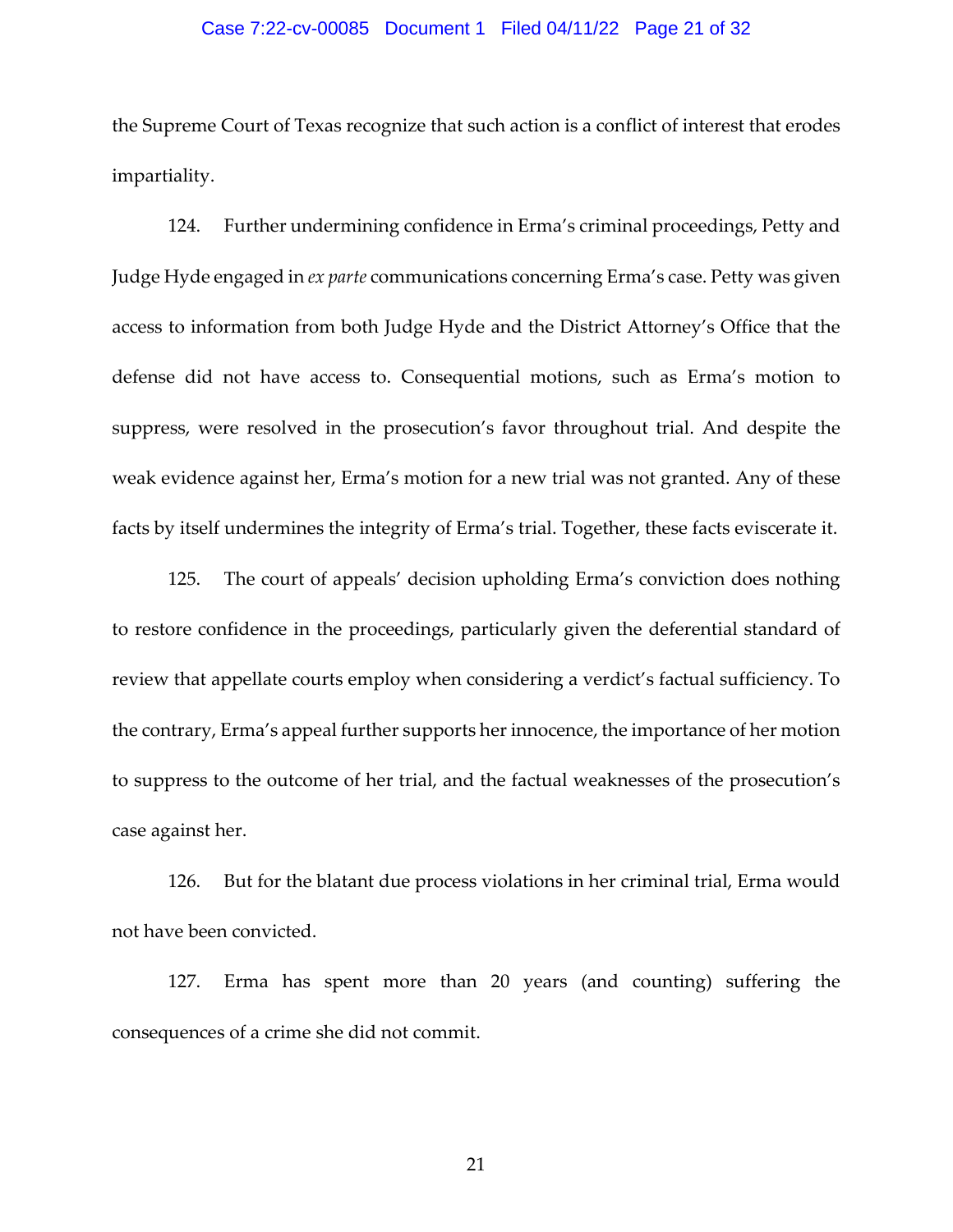## **Injury To Plaintiff**

128. By denying Erma her right to due process, the Defendants have directly and proximately caused severe harms to Erma, including but not limited to:

- a. Harms to her pocketbook.
	- i. The Defendants' actions prevented Erma from pursuing a career in her chosen profession of nursing, which has diminished her earning capacity over the past 20 years.
	- ii. The Defendants' actions have inhibited and continue to inhibit Erma's ability to obtain gainful employment due to employers' hesitation against hiring people with felony convictions.
	- iii. The Defendants' actions also required Erma to expend money on attorney fees and court costs related to her defense.
- b. Harms to her quality of life and pursuit of happiness.
	- i. The Defendants' actions prevented Erma from pursuing a career in nursing, which has been her dream since childhood. Instead of realizing this attainable goal, Erma had to pursue jobs that she found less fulfilling and less financially secure.
	- ii. The Defendants' actions have also caused Erma extreme stress concerning living with a felony record, resulting in an overall decline in her physical and emotional health.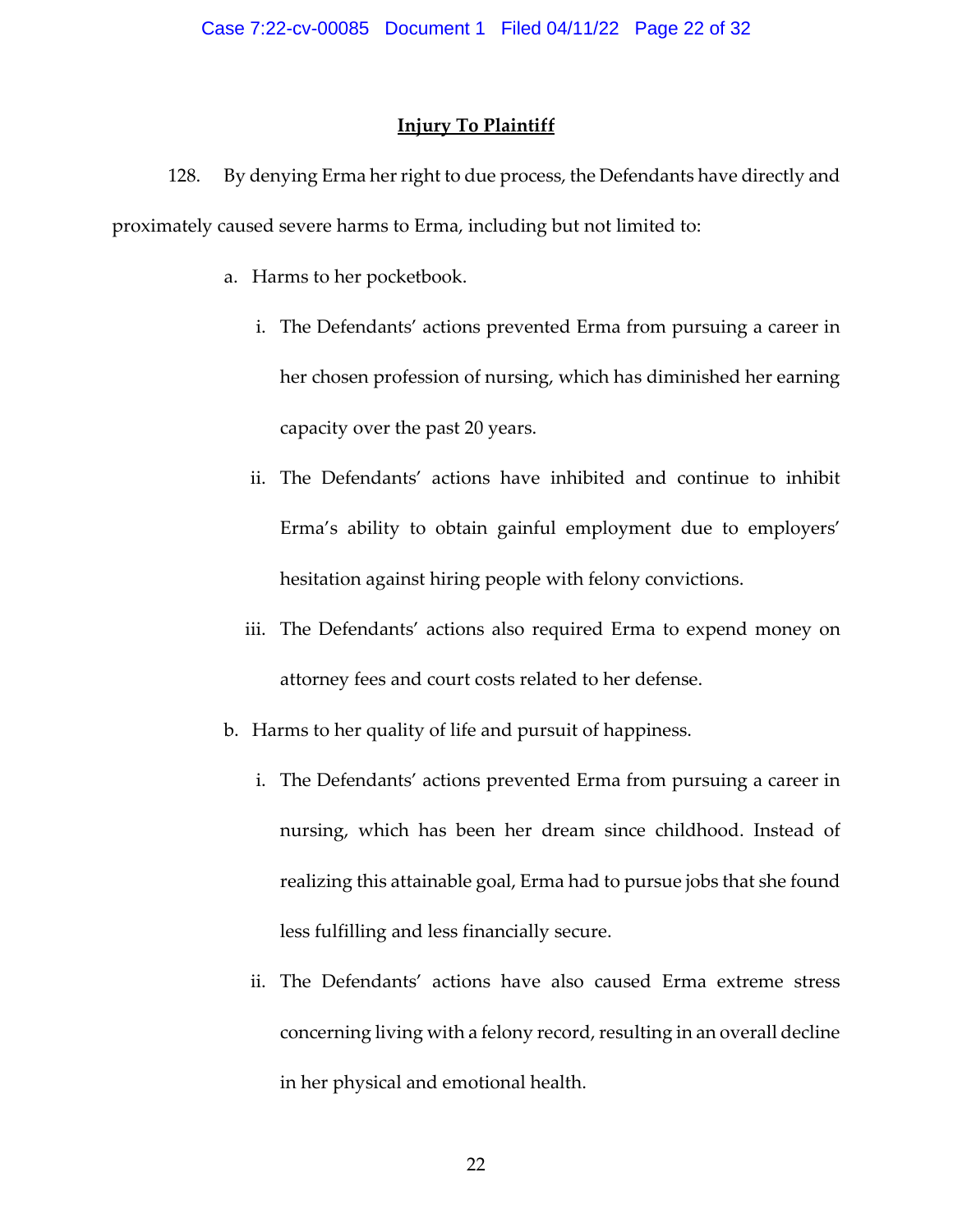- iii. The Defendants' actions have also caused Erma extreme stress concerning her ability to care for and provide for her children and her family, resulting in an overall decline in her physical and emotional health.
- c. Harms to her access to justice. The Defendants' actions forced Erma to endure and expend time and costs caused by an unconstitutional process.
- d. Harms to her family life. The Defendants' actions made it more difficult for Erma to provide for her family and caused her children to worry that the State would take them from her.
- e. Harms to her faith in the criminal justice system. The Defendants' actions have caused Erma to lose faith in the criminal justice system in Texas, a place she has called home her entire life.
- f. Harms to her reputation. The Defendants' actions have labeled Erma as a felon—a status she is required to report regularly and to people she respects and whose respect she wants in return, such as employers.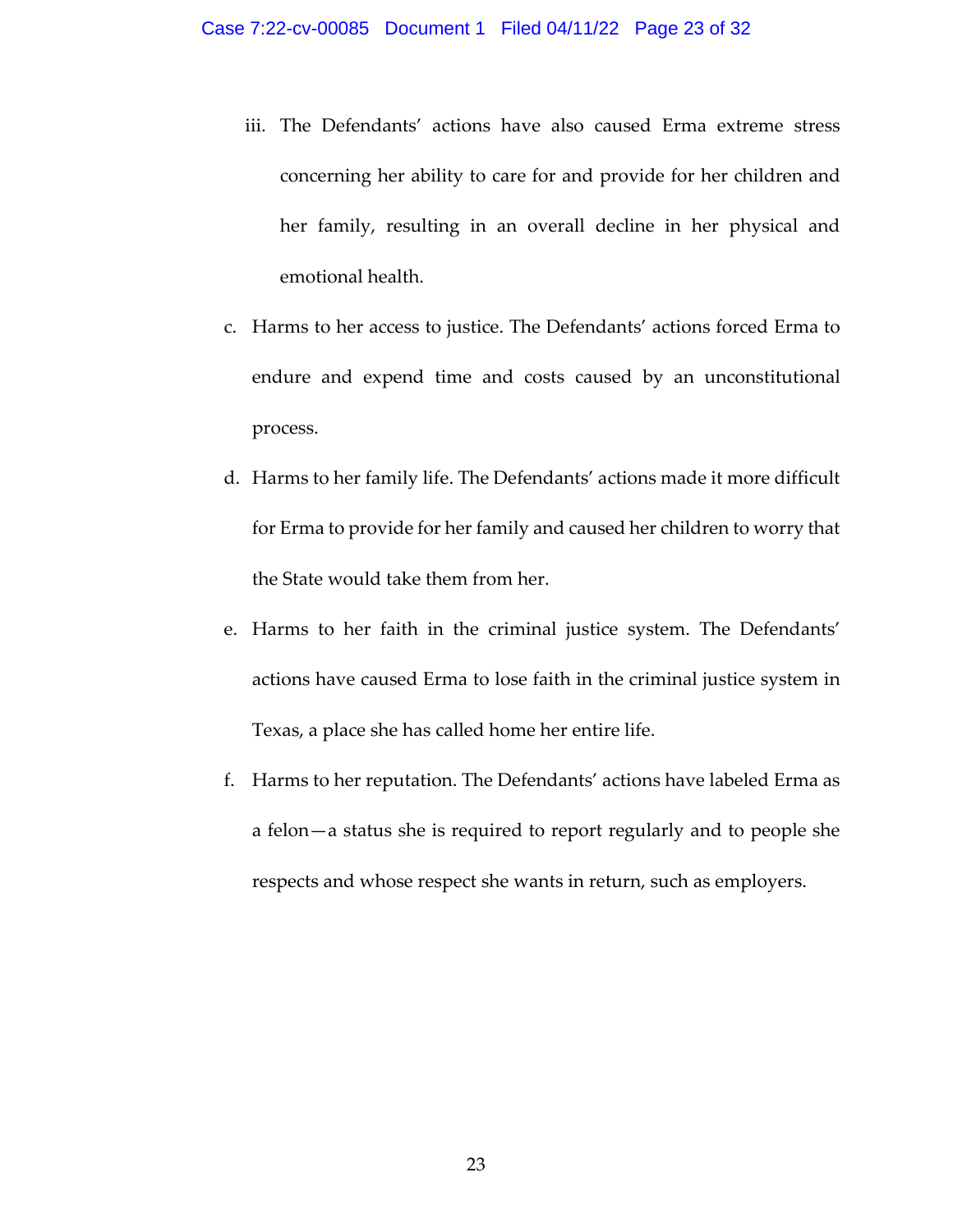## **Causes of Action**

## **Count I 42 U.S.C. § 1983 – Fourteenth Amendment (Due Process Claim Against Midland County)**

129. Erma realleges and incorporates the allegations in Paragraphs 1 through 128 of this complaint as if fully stated herein.

130. The Due Process Clause of the Fourteenth Amendment to the U.S. Constitution requires a fair trial in a fair, impartial tribunal.

131. The right to a fair tribunal not only requires that the judge and law clerk be impartial in fact, but it also requires that trial proceedings avoid even the appearance of partiality.

132. An employment relationship between the judge and prosecutor, which enables the prosecutor to engage in *ex parte* communications with the judge on his own cases and cases in which his employer is a party, deprives defendants of due process.

133. Through its policymakers, Midland County adopted and enforced an official employment policy or custom of permitting a prosecutor to work as a law clerk to the judges in cases he was also prosecuting and in cases in which his employer was a party.

134. Through its policymakers, Midland County also adopted and enforced an official policy or custom of concealing the fact that one of its prosecutors served as a law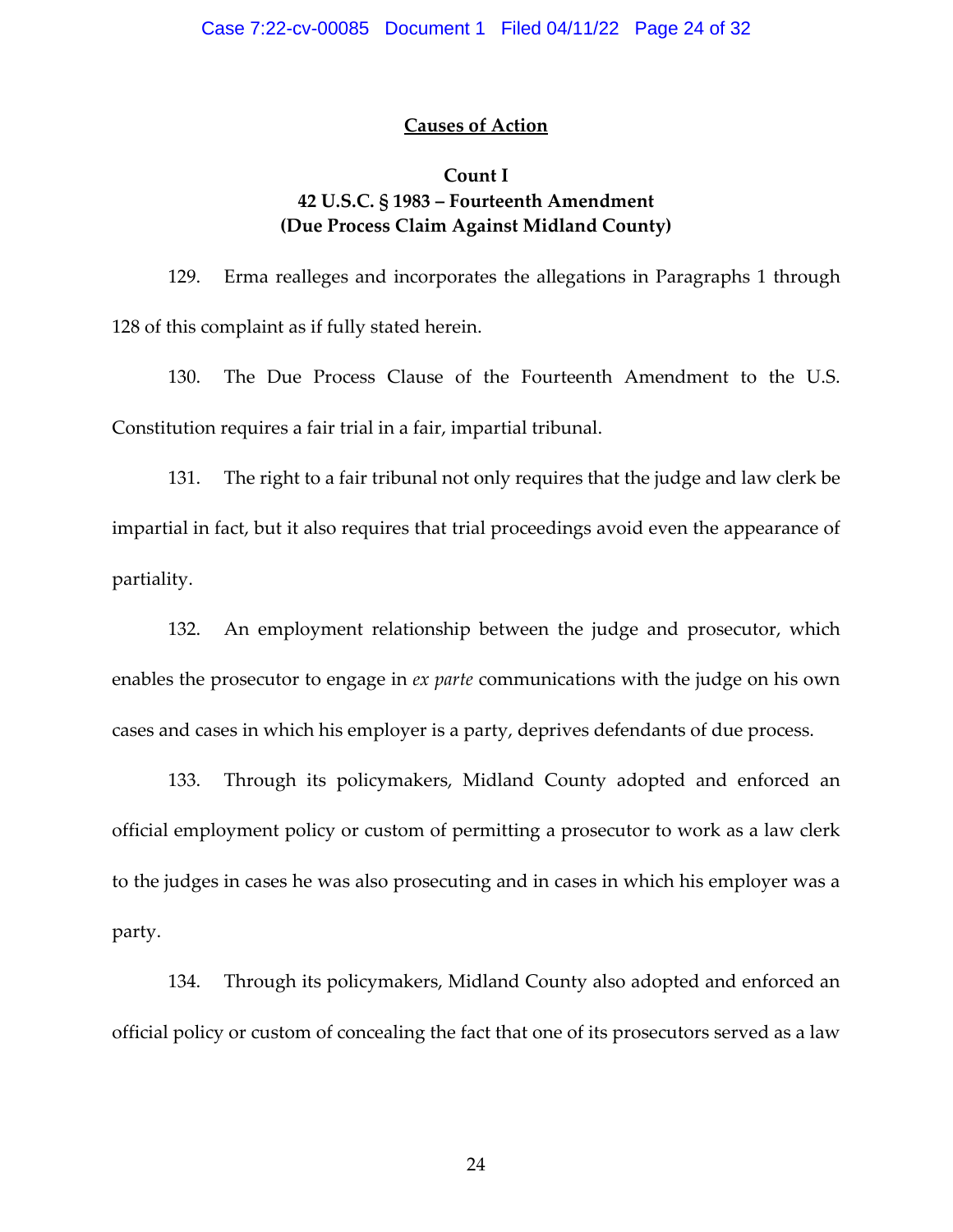#### Case 7:22-cv-00085 Document 1 Filed 04/11/22 Page 25 of 32

clerk to the judges in cases he was also prosecuting and in cases in which his employer was a party.

135. With Midland County's policymakers' knowledge and consent, Petty worked as a law clerk in Erma's trial while also working for the District Attorney's Office and, on information and belief, advising on the prosecution of her case.

136. This dual role violated due process by depriving Erma of a criminal proceeding free from either actual or perceived bias.

137. Petty was not in fact, or did not have the appearance of, a neutral law clerk without a personal stake in the outcome of Erma's case. As an ADA, he had either an actual or perceived interest in ensuring that disputes and cases were resolved in the prosecution's favor.

138. Further, Petty's role as a law clerk allowed Petty to engage in *ex parte*  communications with Judge Hyde and gave him access to defense documents generally unavailable to prosecutors, compromising the fairness of Erma's criminal's proceedings.

139. The average law clerk in Petty's position would not be able to view both the defense and prosecution equally in light of their primary employment as an ADA.

140. Judge Hyde was not in fact, or did not have the appearance of, a neutral adjudicator without a personal stake in the outcome of Erma's case. Because of his personal relationship with Petty, he had either an actual or perceived interest in ruling in favor of the prosecution.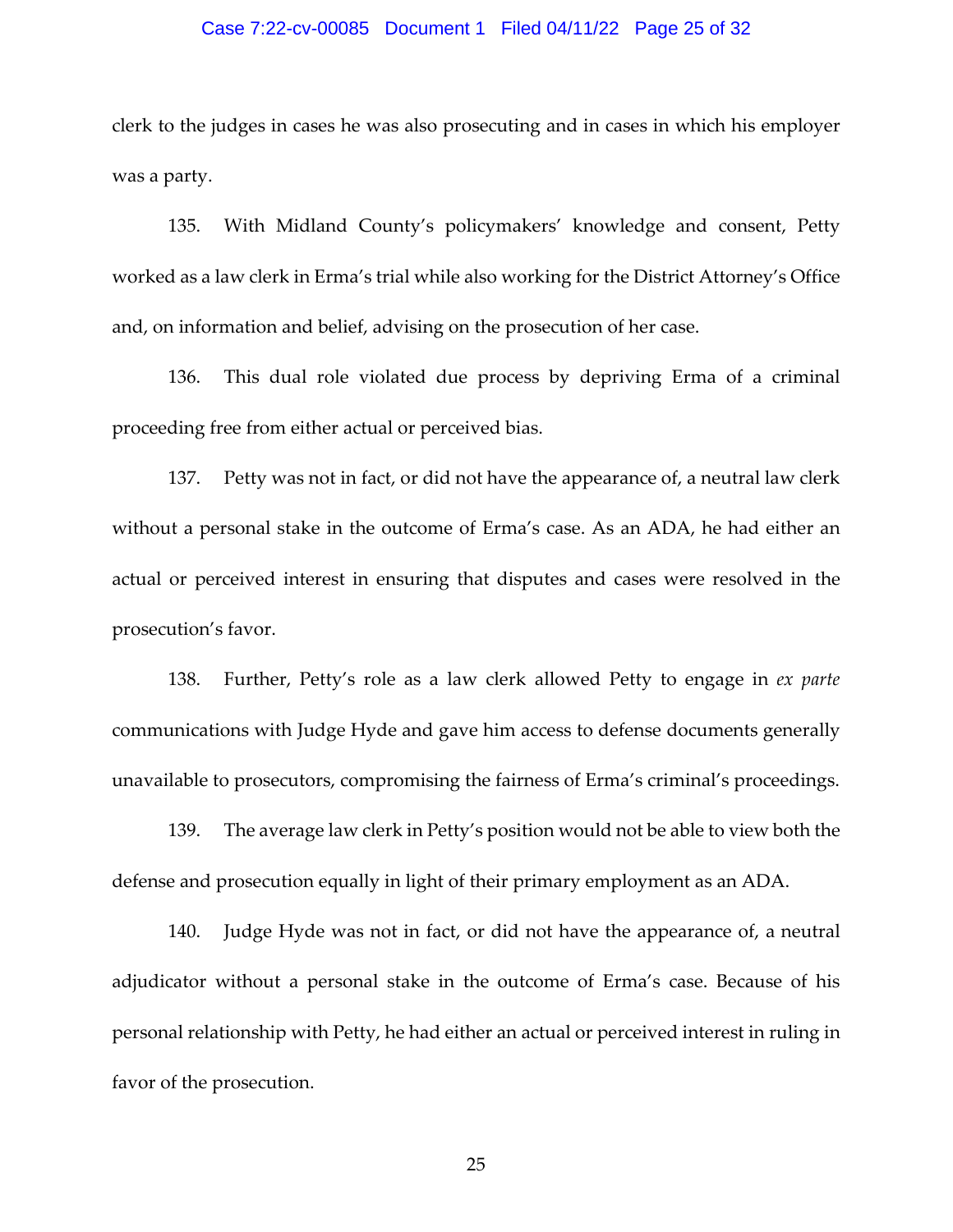#### Case 7:22-cv-00085 Document 1 Filed 04/11/22 Page 26 of 32

141. Judge Hyde had an existing, ongoing employment relationship with Petty, who, as an ADA for Midland County, represented the opposing party in Erma's case.

142. The average judge in Judge Hyde's position would not be able to view both parties equally in light of this relationship.

143. In his role as law clerk to Judge Hyde in Erma's case, Petty engaged in *ex parte* communications with Judge Hyde concerning Erma's case, eroding the appearance of impartiality and jeopardizing the fairness of the proceedings.

144. Petty's arrangement as both a law clerk and ADA was not merely a onetime occurrence, but it lasted for nearly 20 years, was approved of by the County Attorney, was endorsed by multiple District Attorneys, was signed off on by County Treasurer Jo Ann Carr, and was even reported to the IRS as a part of the County's operations and budgets.

145. The actions of Petty, Schorre, County Attorney Malm, and County Treasurer Carr are attributable to the County. As final policymakers with decisionmaking authority, these individuals made a deliberate employment decision to allow a prosecutor to work from both sides of the bench and taint the impartiality of every proceeding where Petty served as a law clerk.

146. The actions of Petty, Schorre, County Attorney Malm, and County Treasurer Carr are attributable to the County. As final policymakers with decision-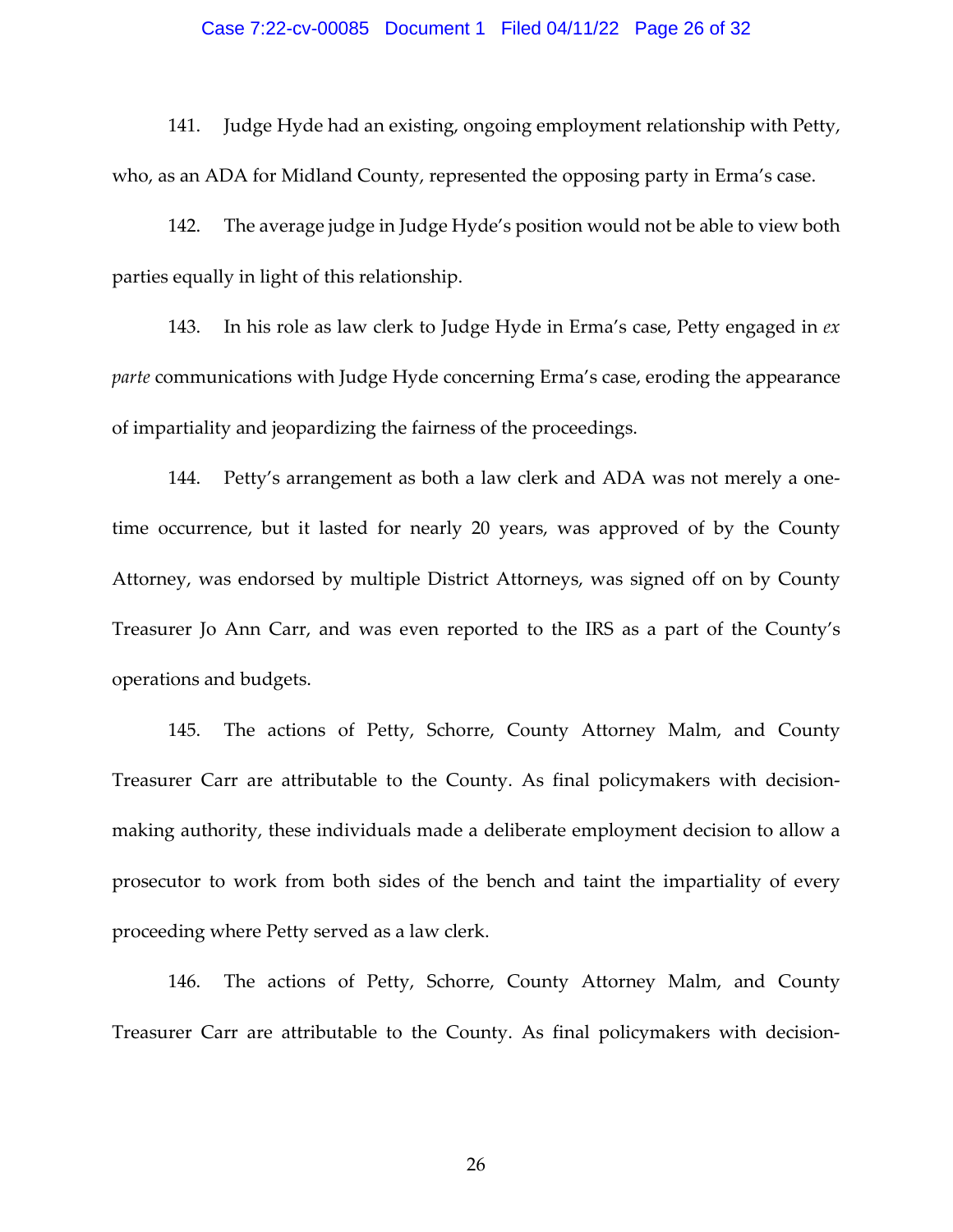## Case 7:22-cv-00085 Document 1 Filed 04/11/22 Page 27 of 32

making authority, these individuals repeatedly made a deliberate decision to permit Petty's dual role and conceal that dual role from defendants.

147. In the alternative, if policymakers for the County did not make the decision allowing Petty to serve in a dual role, violating due process, then they failed to oversee Petty in acting as both a prosecutor and a law clerk. DA Schorre knew that Petty intended to do work for District Judges, as did County Attorney Malm. And County Treasurer Carr was responsible for paying Petty for both roles, reporting all income to the IRS, and providing Petty with a W-2 for his role as a prosecutor and a 1099 for his role as law clerk.

148. As an ADA, Petty was a municipal policymaker, and his employment decisions and actions described in this complaint represent official Midland County policy.

149. As DA, Schorre was a municipal policymaker, and his employment decisions and actions described in this complaint represent official Midland County policy.

150. As County Attorney, Russell Malm was a municipal policymaker, and his decisions and actions described in this complaint represent official Midland County policy.

151. As County Treasurer, Jo Ann Carr was a municipal policymaker, and her decisions and actions described in this complaint represent official Midland County policy.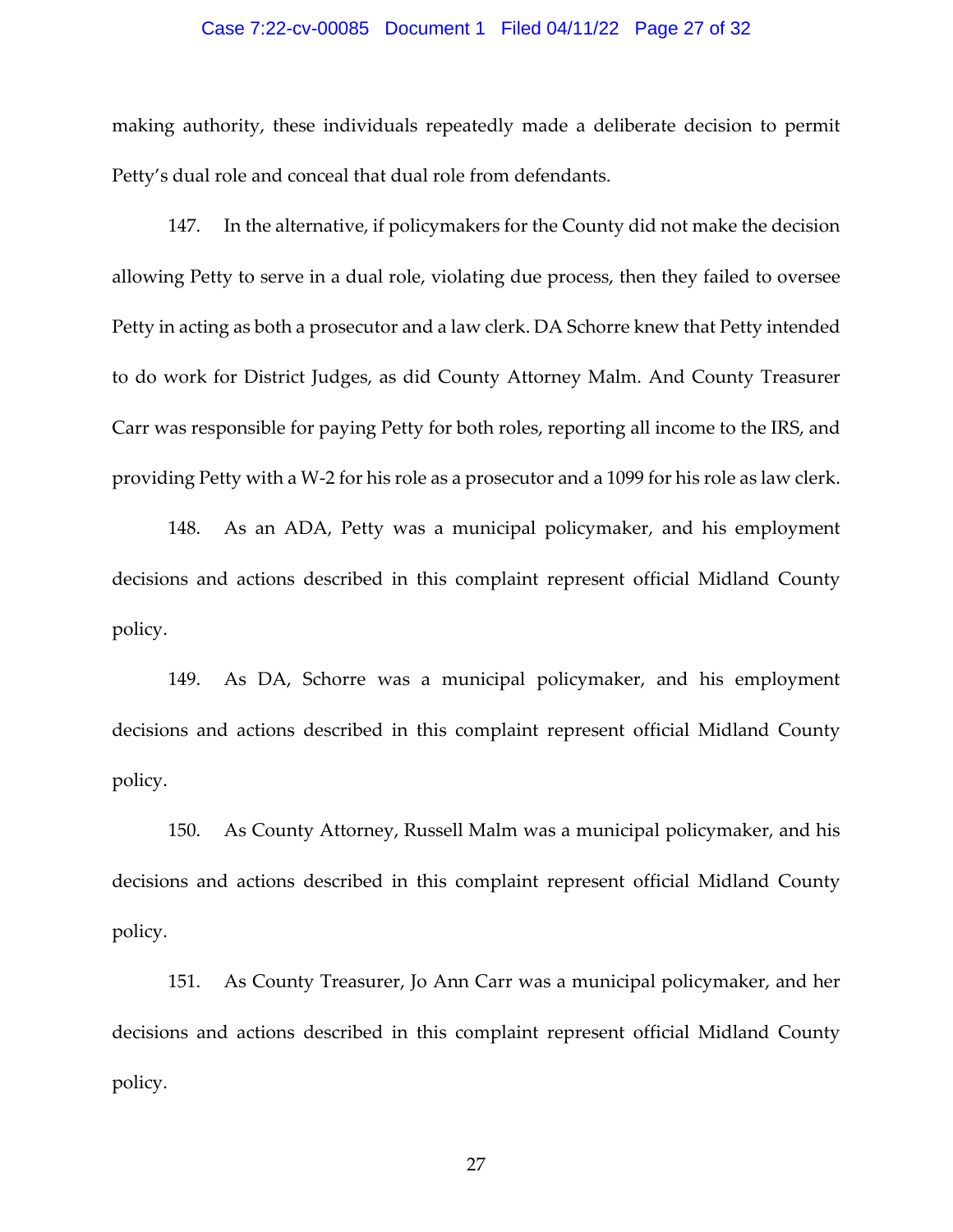#### Case 7:22-cv-00085 Document 1 Filed 04/11/22 Page 28 of 32

152. Endorsement of Petty's dual role, and the decision to not disclose the same

to defendants, was the County's official policy or custom, violating due process.

153. Erma's felony conviction resulted from a criminal proceeding tainted by this structural due process violation, causing the harms outlined in Paragraph 128.

# **Count II 42 U.S.C. § 1983 – Fourteenth Amendment (Due Process Claim Against Petty)**

154. Erma realleges and incorporates the allegations in Paragraphs 1 through 128 of this complaint as if fully stated herein.

155. The Due Process Clause of the Fourteenth Amendment to the U.S. Constitution requires a fair trial in a fair, impartial tribunal.

156. The right to a fair tribunal not only requires that the judge and law clerk be impartial in fact, but it also requires that trial proceedings avoid even the appearance of partiality.

157. Due process further requires prosecutors to protect defendants' due process rights, including disclosing exculpatory evidence and conflicts of interest.

158. An employment relationship between the judge and prosecutor, which enables the prosecutor to engage in *ex parte* communications with the judge on his own cases and cases in which his employer is a party, deprives defendants of due process.

159. Petty worked as a law clerk in Erma's case while also working for the District Attorney's Office, which is a blatant, clearly established violation of due process.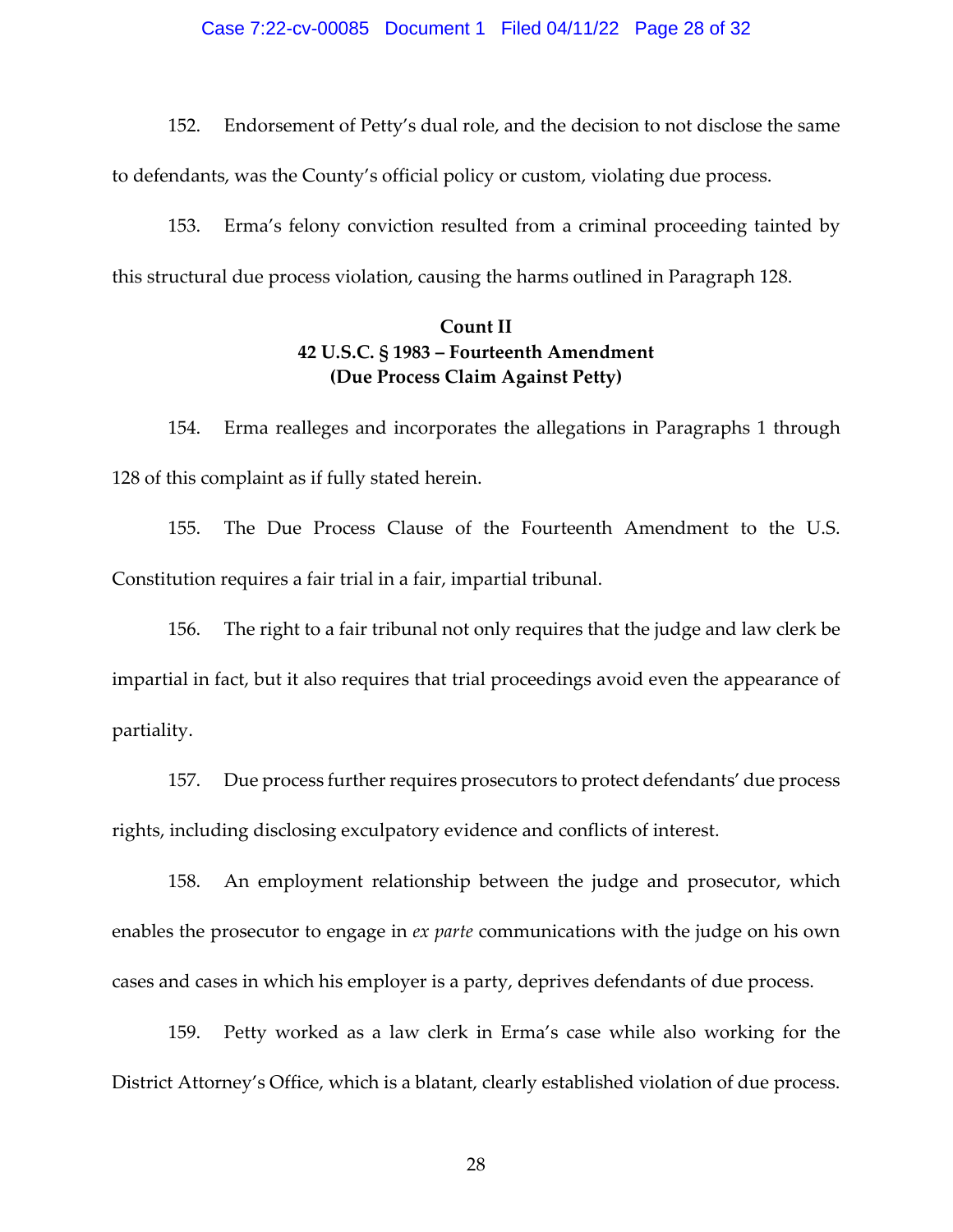#### Case 7:22-cv-00085 Document 1 Filed 04/11/22 Page 29 of 32

160. In his role as a law clerk in Erma's case, Petty engaged in *ex parte*  communications with Judge Hyde and advised him on a case in which his employer was a party, and he drafted orders and judgments, which Judge Hyde then signed. And, on information and belief, Petty advised the prosecution regarding her case. This employment relationship and dual role were never disclosed to Erma or her counsel.

161. Petty's dual role violated due process by depriving Erma of a criminal proceeding free from either actual or perceived bias.

162. Petty was not in fact, or did not have the appearance of, a neutral law clerk without a personal stake in the outcome of Erma's case. As an ADA, he had either an actual or perceived interest in ensuring that disputes and cases were resolved in the prosecution's favor.

163. Further, Petty's role as a law clerk gave Petty access to defense documents generally unavailable to prosecutors, compromising the fairness of Erma's criminal proceedings.

164. In his role as law clerk to Judge Hyde in Erma's case, Petty engaged in *ex parte* communications with Judge Hyde concerning Erma's case, eroding the appearance of impartiality and jeopardizing the fairness of the proceedings.

165. The average law clerk in Petty's position would not be able to view the defense and prosecution equally in light of their primary employment as an ADA.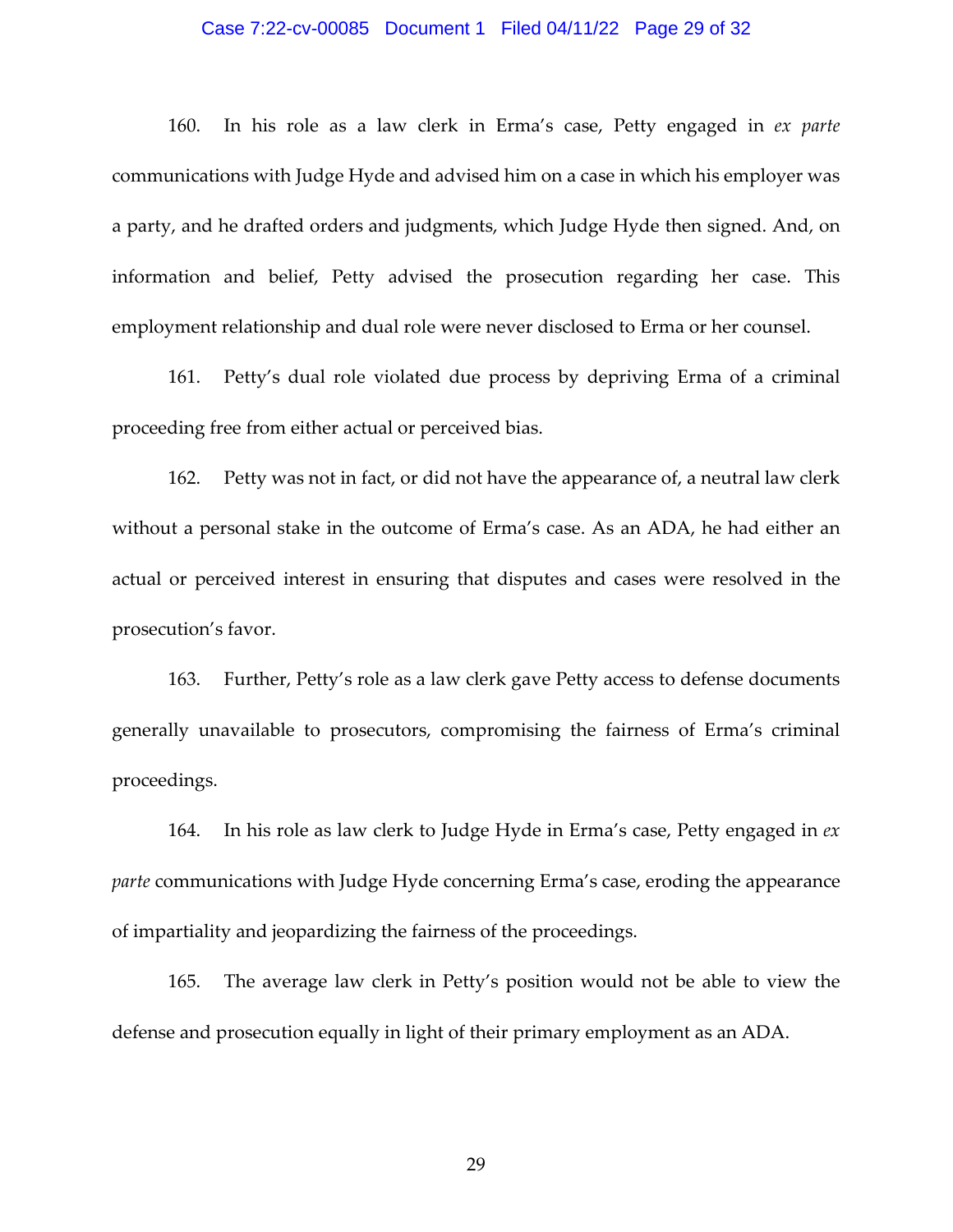#### Case 7:22-cv-00085 Document 1 Filed 04/11/22 Page 30 of 32

166. Erma's felony conviction resulted from a criminal proceeding tainted by this structural due process violation, causing the harms outlined in Paragraph 128.

## **Count III 42 U.S.C. § 1983 – Fourteenth Amendment (Due Process Claim Against Schorre)**

167. Erma realleges and incorporates the allegations in Paragraphs 1 through 128 of this complaint as if fully stated herein.

168. The Due Process Clause of the Fourteenth Amendment to the U.S. Constitution requires a fair trial in a fair, impartial tribunal.

169. The right to a fair tribunal not only requires that the judge and law clerk be impartial in fact, but it also requires that trial proceedings avoid even the appearance of partiality.

170. Due process further requires prosecutors to protect defendants' due process rights, including disclosing exculpatory evidence and conflicts of interest.

171. An employment relationship between the judge and prosecutor, which enables the prosecutor to engage in *ex parte* communications with the judge on his own cases and cases in which his employer is a party, deprives defendants of due process.

172. Schorre hired Petty knowing about his employment relationship with the District Judges, including Judge Hyde.

173. Schorre expressly endorsed Petty's employment relationship with the District Judges.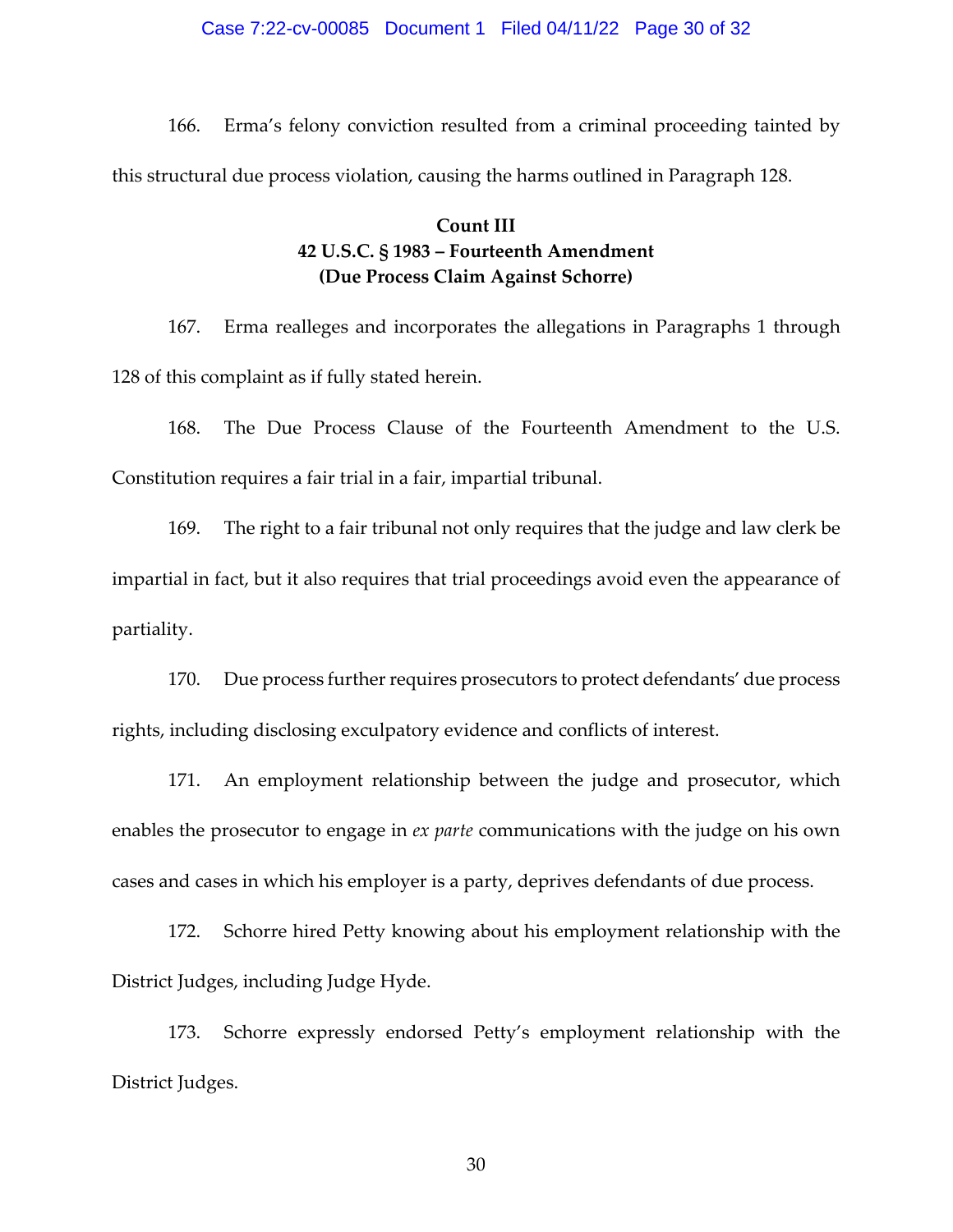#### Case 7:22-cv-00085 Document 1 Filed 04/11/22 Page 31 of 32

174. As DA, Schorre benefited from Petty's employment relationship with the District Judges, which enabled Petty to have *ex parte* communications with the District Judges, gain access to information unavailable to the defense, and draft orders and rulings in the prosecution's favor.

175. Schorre's decision to hire Petty as an ADA knowing about—and endorsing—his employment with the District Judges violated due process.

176. As outlined in Counts I and II, Petty's dual role compromised the neutrality of Erma's criminal proceedings. Even though Schorre knew or should have known that Petty was working as a law clerk in Erma's case, he permitted Petty to continue working as both an ADA and a law clerk for Judge Hyde. This is a blatant, clearly established violation of due process.

177. Erma's felony conviction resulted from a criminal proceeding tainted by this structural due process violation, causing the harms outlined in Paragraph 128.

#### **Prayer for Relief**

**WHEREFORE**, Plaintiff respectfully requests that this Court enter a judgment (1) declaring that the Defendants violated her rights under the Fourteenth Amendment to the United States Constitution, and (2) awarding her compensatory and punitive money damages against Midland County, Weldon "Ralph" Petty, Jr., and Albert Schorre, Jr. Plaintiff also seeks her attorney fees and costs under 42 U.S.C. § 1988, as well as all other and further relief as the Court may deem just and proper.